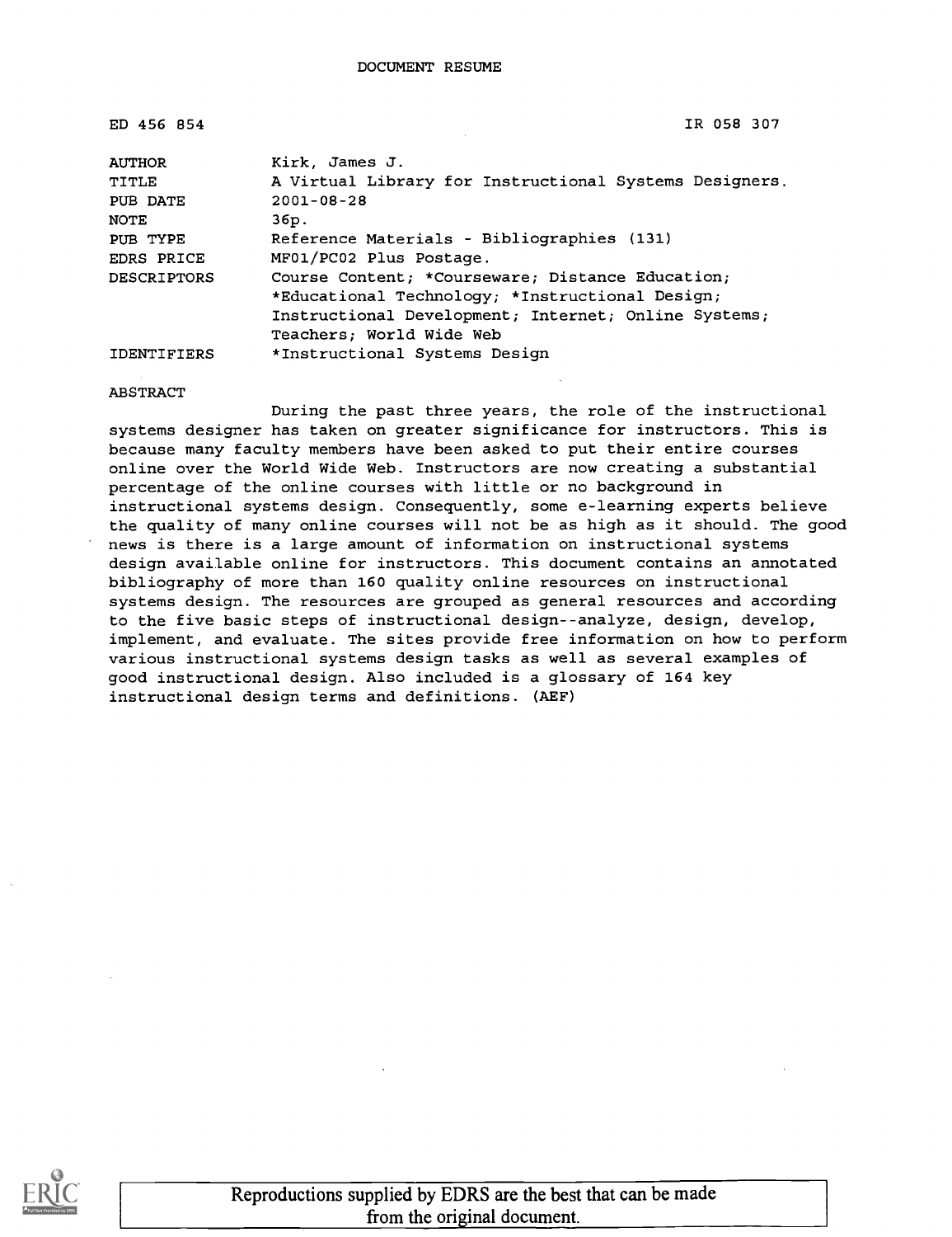# A Virtual Library For Instructional Systems Designers Dr. James J. Kirk

Western Carolina University

During the past three years the role of instructional systems designer has taken on greater significance for instructors. This is because many faculty members have been asked to put their entire courses on - line over the World - Wide - Web. In doing so, they have become heavily engaged in revising existing materials and/or creating new courseware from scratch. Instructors are creating a substantial percentage of the on - line courses with little or no background in instructional systems design. Consequently, some e learning experts believe the quality of many on - line courses will not be as high as it should.

The good news is that a large amount of very helpful information on instructional systems design is available to instructors who have the desire and time to read it. Much of this information is now available on - line. The following resources make up a virtual library of materials on instructional systems design. The resources are grouped as general resources and according to the five basic phases of the instructional design process (i.e., analysis, design, development, implementation, and evaluation). Following the annotated listed of on - line resources is a list ISD terms and definition. The list should prove helpful to individuals with no prior training in instructional systems design.

### Instructional Systems Design Resources On The Web

#### General Resources

A Brief Guide To Instructional Development http://de.comdis.wisc.edu/users/mchial/Chial/InstDevSite/index.htm This site offers a concise treatment of ideas useful for developing, modifying or evaluating instruction.

A Brief Overview of the Instructional Design Process http://www.meted.ucar.edulresource/soo/isdproc.htm The purpose of this web page at the National Weather Service Training Center is to review the basic elements in what is known as the Instructional Systems Design (ISD) process.

Competencies and Skills for Instructional Designers by Analysis & Technology, Inc. http://www.coedu.usf.edu/inst\_tech/resources/competen.html A competency model for instructional designers.

> PERMISSION TO REPRODUCE AND DISSEMINATE THIS MATERIAL HAS BEEN GRANTED BY

J.J. Kirk

U.S. DEPARTMENT OF EDUCATION Office of Educational Research and lreprovernent EDUCATIONAL RESOURCES INFORMATION CENTER (ERIC)

This document has been reproduced as received from the person or organization originating it.

O Minor changes have been made to improve reproduction quality.

Points of view or opinions stated in this document do not necessarlly represent official OEFII position or policy.

R058307

.∔

BEST COPY AVAILABLE

2<br>TO THE EDUCATIONAL RESOURCES INFORMATION CENTER (ERIC)

 $\mathbf{1}$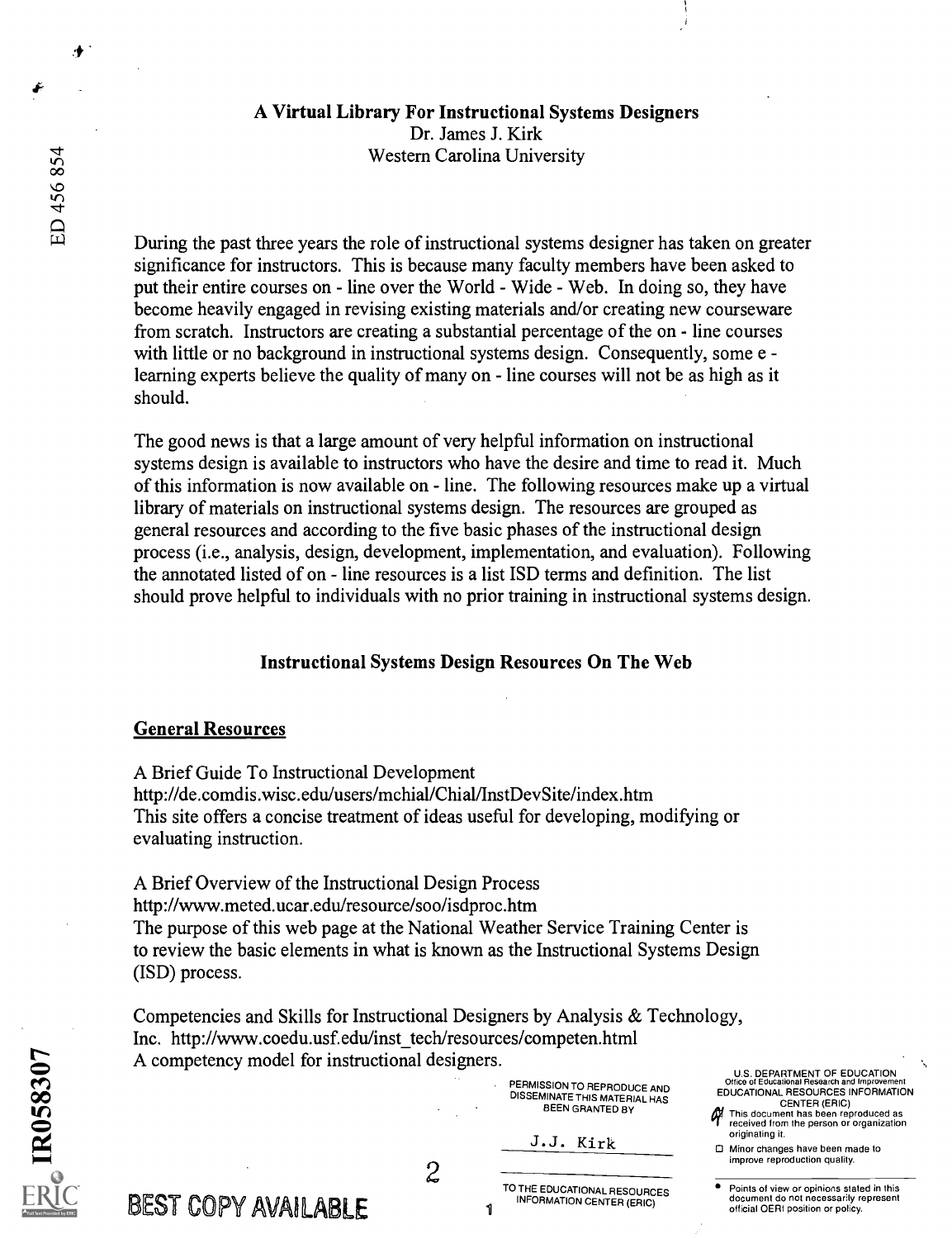The Encyclopedia of Educational Technology http://coe.sdsu.edu/eet/ Contains definitions and examples of most terms and concepts related to Instructional Systems Design

2

Design Activity Forms http://www.tandl.vt.edu/sumagsID/daf/default.html This page is part of a course web site written by Dr. Susan G. Magliaro. It contains 33 separate instructional design activities.

Explorations in Learning & Instruction: The Theory Into Practice Database http://www.gwu.edu/~tip/index.html

This web site is presented as a tool intended to make learning and instructional theory more accessible to educators. The database contains brief summaries of 50 major theories of learning and instruction. These theories can also be accessed by learning domains and concepts.

A Hypertext History Of Instructional Design http://www.coe.uh.edu/courses/cuin6373/idhistory/index.html An interactive and well illustrated history of instructional design.

Instructional Design

 $\tilde{\mathbf{A}}$ 

http://lts.ncsu.edu/guides/instructional design/index.html An excellent overview of instructional design provided by Learning Technology Service.

Instructional Design

http://umrtv.cee.umn.edu/UMITV/design.htm

A faculty support site at the University of Minnesota covering such instructional design topics as assessing learners, specifying outcomes and content, modularizing content, designing instructional strategies, developing a syllabus and assessing results/modifying design.

Instructional Design And Workplace Performance http://cleo.murdoch.edu.au/gen/aset/ajet/ajet9/wi93p12.html Topics covered in the article include; instructional design in the workplace, instructional design in corporations, instructional design and corporate systems, instructional design and performance technology, standards in everyday performance and instructional design and performance support systems.

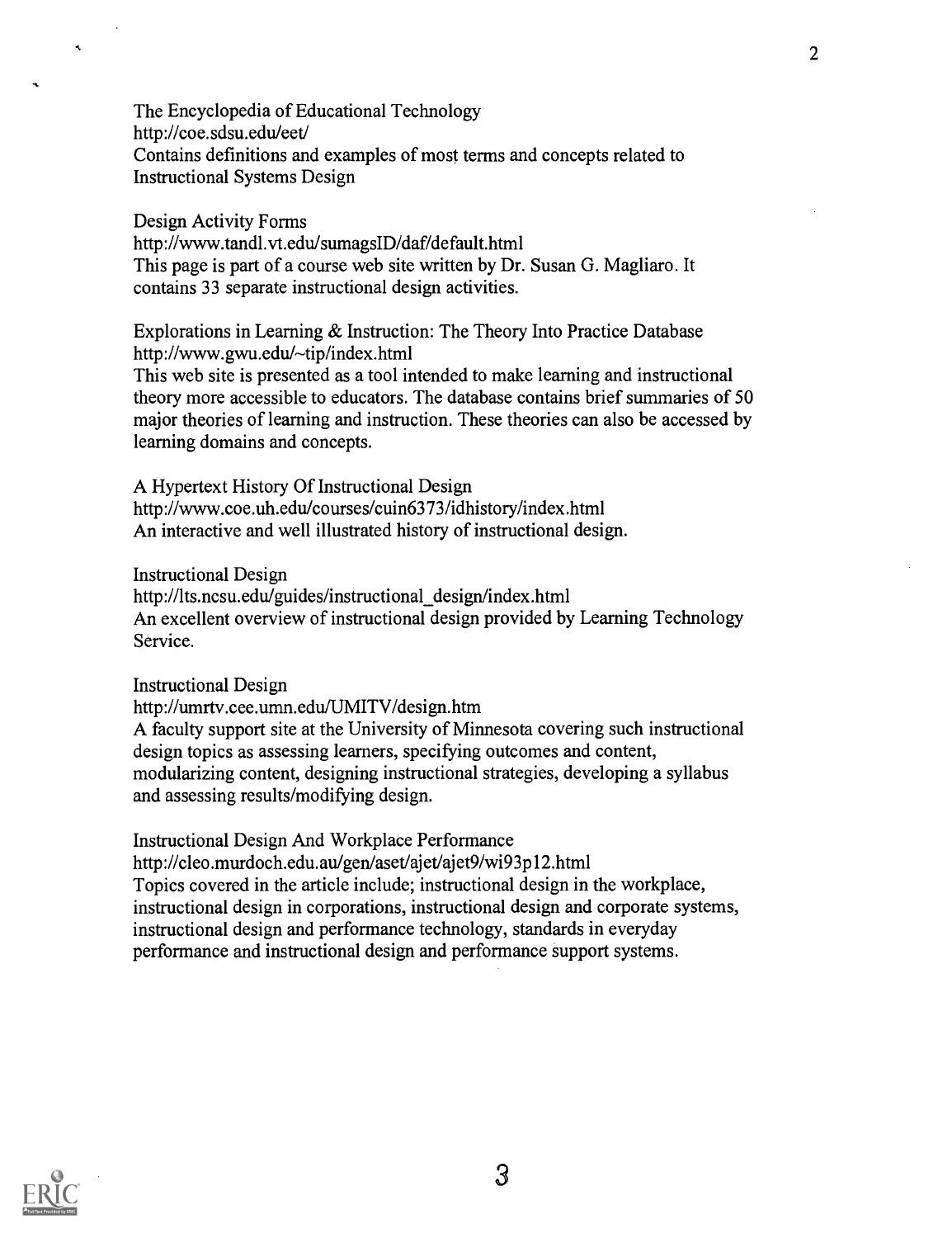Instructional Design Electronic Workbook http://www.coe.usouthal.edu/workbook/

The Instructional Design Electronic Workbook was developed as a tool to aid those interested in learning basic instructional design principles. The workbook is in Authorware (shocked) and is largely complete. At this point only the pc side is complete. They have purposely kept the graphics and so forth limited to provide for quick download times. You may link to the workbook for any purpose you wish as long as you credit the University of South Alabama Instructional Design & Development program.

Instructional Design Methodologies And Techniques

http://www.seas.gwu.edu/student/sbraxton/ISD/isd\_homepage.html Developed by three Graduate Students in the Computer Science Department at The George Washington University in Washington, DC this web site describes various instructional models and their relationships to learning as well as different approaches used in developing instructional materials.

Instructional Design Models

http://www.cudenver.edu/~mryder/itc\_data/idmodels.html Located at the University of Colorado at Denver in the School of Education this web page contains an extensive list of links to instructional design resources.

Principles of Instructional Design and Adult Learning Instructional Design of Learning Materials

http ://www. fbe.unsw. edu. au/learning/instructionalde sign/material s. htm A page of notes on the ADDIE instructional design model by Notes by Niki Fardouly.

The Instructional Design Process http://efss.educ.kent.edu/course/57403/default.htm Excellent interactive instructional design course web site by Albert L. Ingram The site presents a generic ISD model complete with narrative and slide shows.

A Nine - step Systems Approach to Instructional Design

http://infoweb.magi.com/~broadb/sat.html

This web page offers some thoughts on the systems approach of instructional design and presents a nine - step instructional systems design model.



4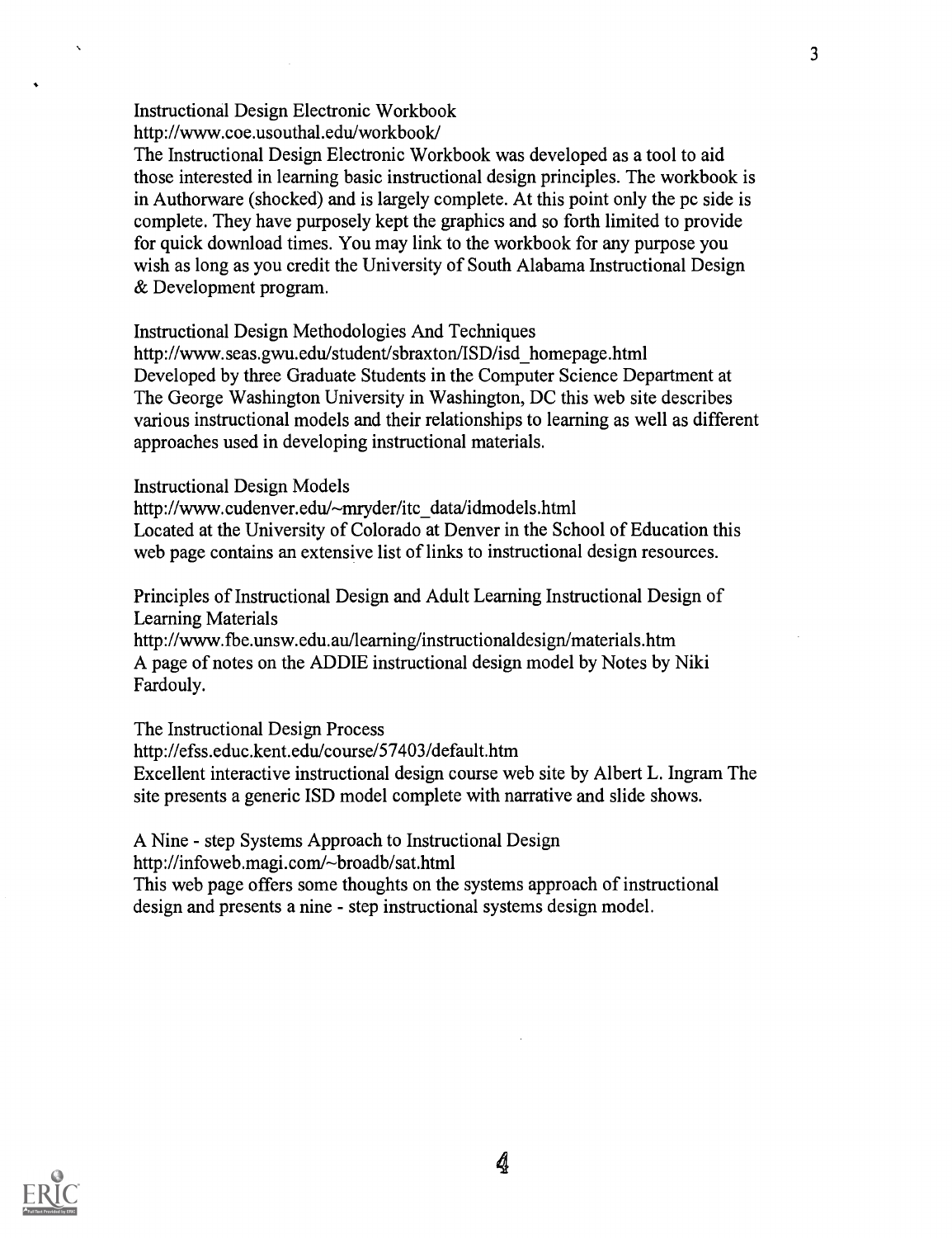Using Instructional Design Principles To Amplify Learning On The World Wide Web

http ://edweb. sdsu.edu/clrit/learningtree/DCD/WWWInstrdesign/WWWInstrDesig n.html

This article describes how ISD concepts can be applied to the design and delivery of on - line instruction.

Instructional Design - Robert Gagné, The Conditions Of Learning http://www.keele.ac.uk/depts/cs/Staff/Homes/Stephen/docs/atid.htm This paper presents some classic beliefs on how instruction ought to be developed.

Training And Development Manual ISD Manual http://www.nwlink.com/~donclark/hrd.html A complete manual written by by Donald Clark on how to systematically design instruction and training.

T471 Instructional Systems Design

http://www.coe.missouri.edu/~cjw/t471/index.html This is the course web site for Instructional Systems Design, a course by the College of Education at the University of Missouri - Columbia. It contains an excellent collection of slideshows on ISD as well a nice collection of ISD related links.

#### Analysis Resources

Analysis Tools http://mime 1 .marc.gatech.edu/MM\_Tools/analysis.html A collection of tools for creating a multimedia project.

Assessing Your Learning Style: Auditory - Visual - Tactile/Kinesthe tichttp://www.fin.vcu.edu/Intensive/AVstyle.html This page is part of a site on Learning Modalities, Styles and Strategies and contains an on - line interactive instrument for assessing learning styles.

Concept Map Model

http://www.inov8.engr.psu.edu/faculty/cmap.htm#reference This brief tutorial briefly covers such topics as; what is a concept map, purposes of concept mapping, step - by - step procedure of concept mapping, scoring concept maps, theoretical considerations about concept maps, and a concept map reference list.

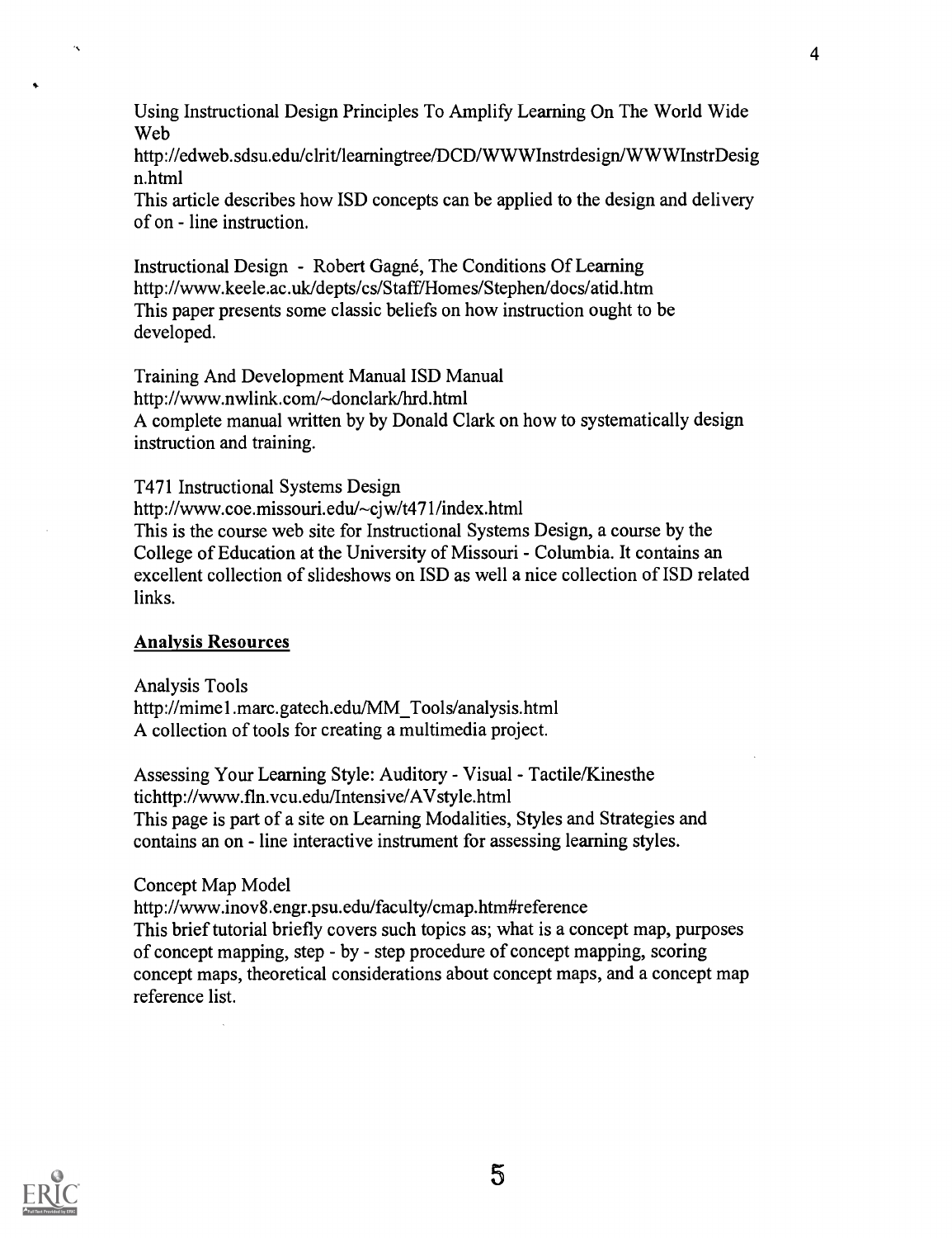#### ERIC/AE Test Locator

http://ericae.net/testcol.htm

The Test Locator is a joint project of the ERIC Clearinghouse on Assessment and Evaluation, the Library and Reference Services Division of the Educational Testing Service, the Buros Institute of Mental Measurements at the University of Nebraska in Lincoln, the Region III Comprehensive Center at GW University, and Pro - Ed test publishers. The site provides information on tests as well as tips on selecting appropriate tests.

Harvey's Lesson About Performance Objectives

http://uwf.edu/coehelp/studentaccounts/hburgess/lessontl.htm

This on - line tutorial covers such topics as lesson objectives, introduction to objectives, history of objectives, alignment of objectives to curriculum, types of objectives, parts of an objective, writing objectives, presenting objectives, and measuring mastery/achievement of objectives.

#### Job Content Analysis Tool

http://mimel.marc.gatech.edu/MM\_Tools/JCAT.html The Job/Content Analysis tool can help with collecting and organizing information regarding the nature of a specific job or specific content or subject area.

#### Job Analysis

http://www.frc.mass.edu/hkiess/jobanal.htm

An excellent introductory article on job analysis written by Dr. Harold Kiess at Framingham State College. The article defines job analysis and covers the uses of job analysis information, the legal requirements for a job analysis, sources of job analysis information, job analysis terminology, the job description, one specific technique of job analysis: functional job analysis (FLA), and links to related material.

Needs Assessment Matrix

http://mimel.marc.gatech.edu/mm\_tools/NAM.html

The pages provides a useful tool along with inscriptions for matching types of information needed with the appropriate sources of information.

Needs Assessment Tools

http://www.nnlm.nlm.nih.gov/ner/nes1/9410/tol.html

The page offers a brief description of common methods for gathering needs assessment data.

North Carolina Community College System Common Course Library Search http://www.ncccs.cc.nc.us/Tech\_Support/common\_courses.htm This page enables users to access descriptions of all approved community college courses in North Carolina.

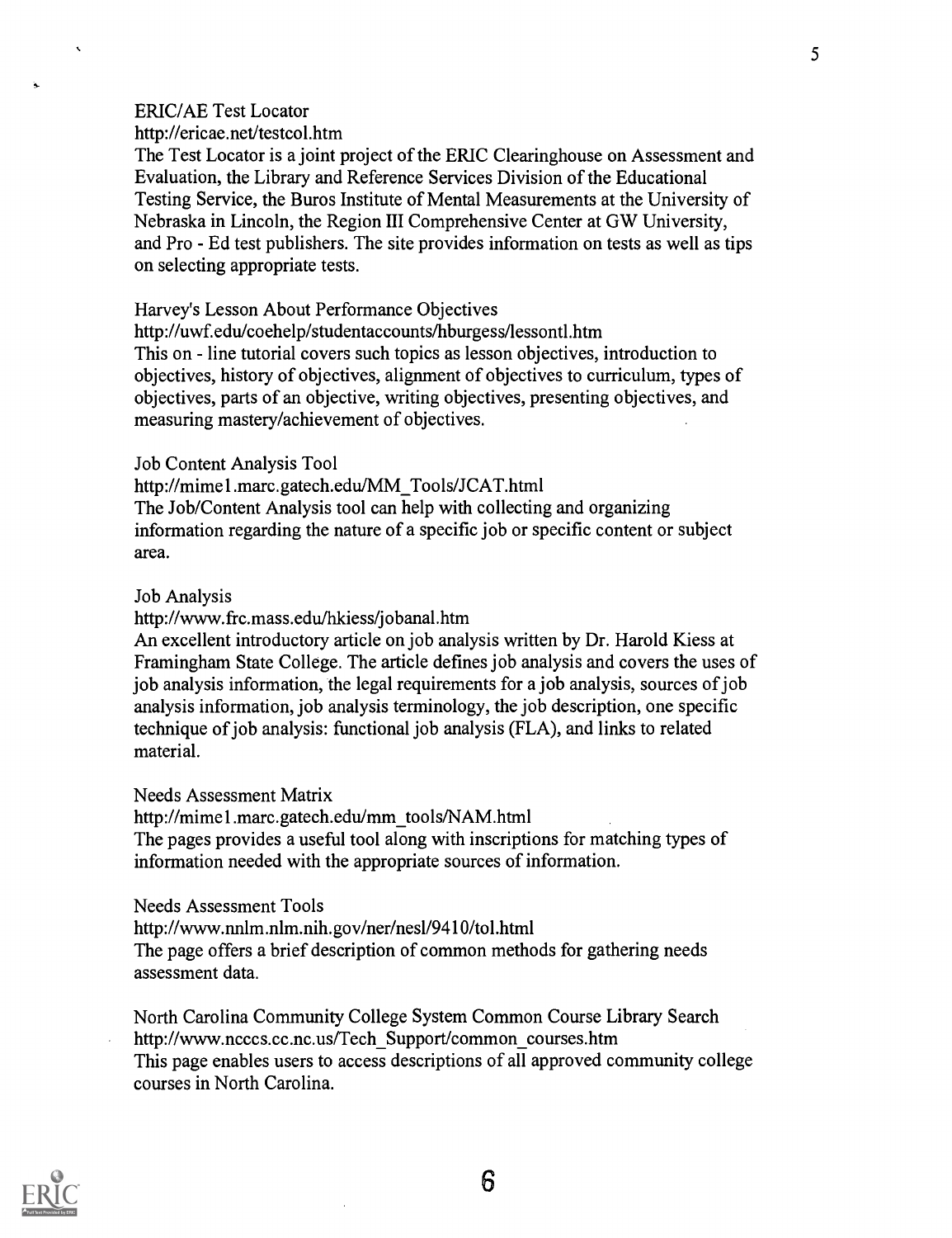Performance Analysis And Training Needs Assessment http://edweb.sdsu.edu/courses/EDTEC540/Syllabus/Buffy/index.html An overview of various analysis methods by Dr. Allison Rossett, San Diego State University. Includes discussion and examples on audience analysis, front end analysis, goal analysis, subject matter analysis, and task analysis.

Sample Job Analysis Questionnaires: Help Defining Duties Of A New Job http://www.toolkit.cch.com/tools/jobrsp\_m.asp This tool is provided in the SOHO Guidebook - - Doing Job Analysis

Self - Assessment http://paws.wcu.edu/Kirk/HRD\_Courses/Hrd\_610/Assignments610/hrdprofdv\_pl an\_selfassm.html

This page contains links to a large number of on - line interactive self assessment instruments for students. Descriptions of various vocational interests, work values, abilities & skills, and psychological assessments are provided.

Task Inventory Development Manual http://www.geocities.com/CapitolHill/Lobby/5715/tskanal.html A how - to manual on conducting a job task inventory.

Writing Educational Goals and Objectives http://www.clat.psu.edu/homes/bxb11/Objectives/ Describes goals, objectives. amd different types of objectives. Examples of well written objectives are given. Provides table of Bloom's Taxonomy of Educational Objectives.

## Design Resources

Basic Guidelines and Examples For Writing Learning Objectives http://www.mapnp.org/library/trng\_dev/lrn\_objs.htm This page provides a description of learning objectives, gives their purpose, and offers numerous examples of well constructed learning objectives.

Definitions Of Behavioral Verbs http://www.adprima.com/verbs.htm This page defines many action verbs used in the writing of learning objectives.

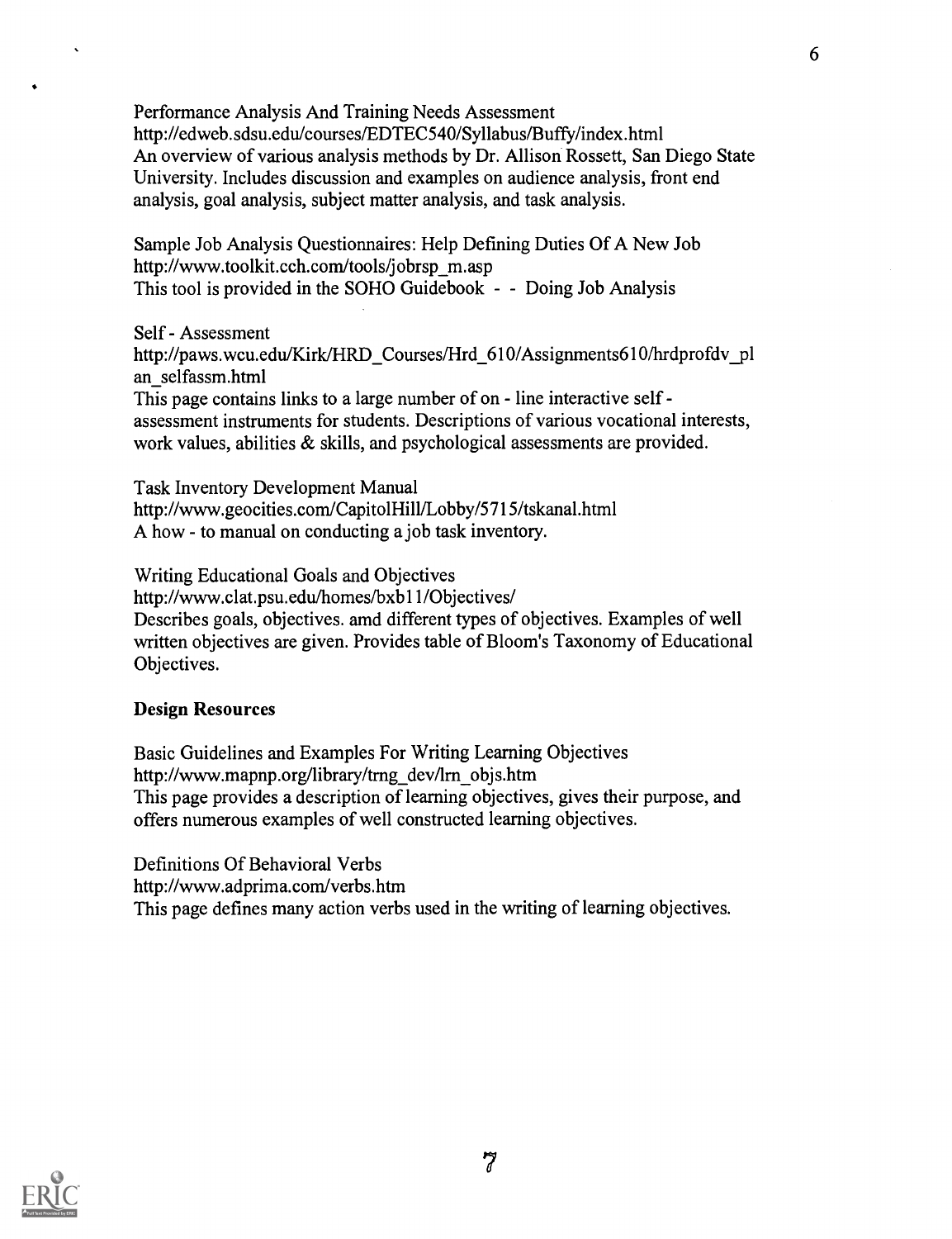A Guide to Writing Learning Objectives For Cooperative Education http://www.monmouth.edu/exed/buttons/Preparing/WritingLearningObjectives.ht ml

7

A brief fact sheet on what a learning objective is , benefits of preparing learning objectives, and how to develop learning objectives.

How To Write Behavioral Objectives http://www.adprima.com/objectives.htm Another brief tutorial on writing learning objectives.

Introduction To Objectives

http://www.seas.gwu.edu/student/sbraxton/ISD/objectives\_introduction.html A complete tutorial on writing learning objectives by Sherri Braxton, Kimberly Bronico, and Thelma Looms at the School of Engineering & Applied Science, George Washington University.

Learn2.com

http://www.learn2.com/

This site hosts a variety of free and for fee instructional lessons. Some are excellent examples of good instructional designs.

Specifying The Outcomes Of Student Learning http://www.rgu.ac.uk/subj/eds/pgcert/specifying/specil.htm An excellent and rather thorough tutorial on writing learning objectives.

Writing Learning Objectives

http://www.uvcs.uvic.ca/distance/RES/OBJECT.HTM The page explains why course writer, faculty, and content specialist should use learning objectives and explains how they should write them.

A Quick Guide To Writing Learning Objectives

http://www.nwlink.com/~donclark/hrd/templates/objectivetool.html Part of Don Clark's excellent ISD site. This section covers the basics of writing learning objectives.

Understanding Objectives

http://edweb.sdsu.edu/courses/EDTEC540/objectives/objectiveshome.html Located at San Diego State University, this page contains an excellent interactive lesson on instructional objectives.

Using Bloom's Taxonomy In Developing Learning Objectives http://www.ed.pdx.edulcohorts/perspectives/taxonomy.html This page provides step - by - step instructions on how to use Bloom's Taxonomy to write learning objectives.

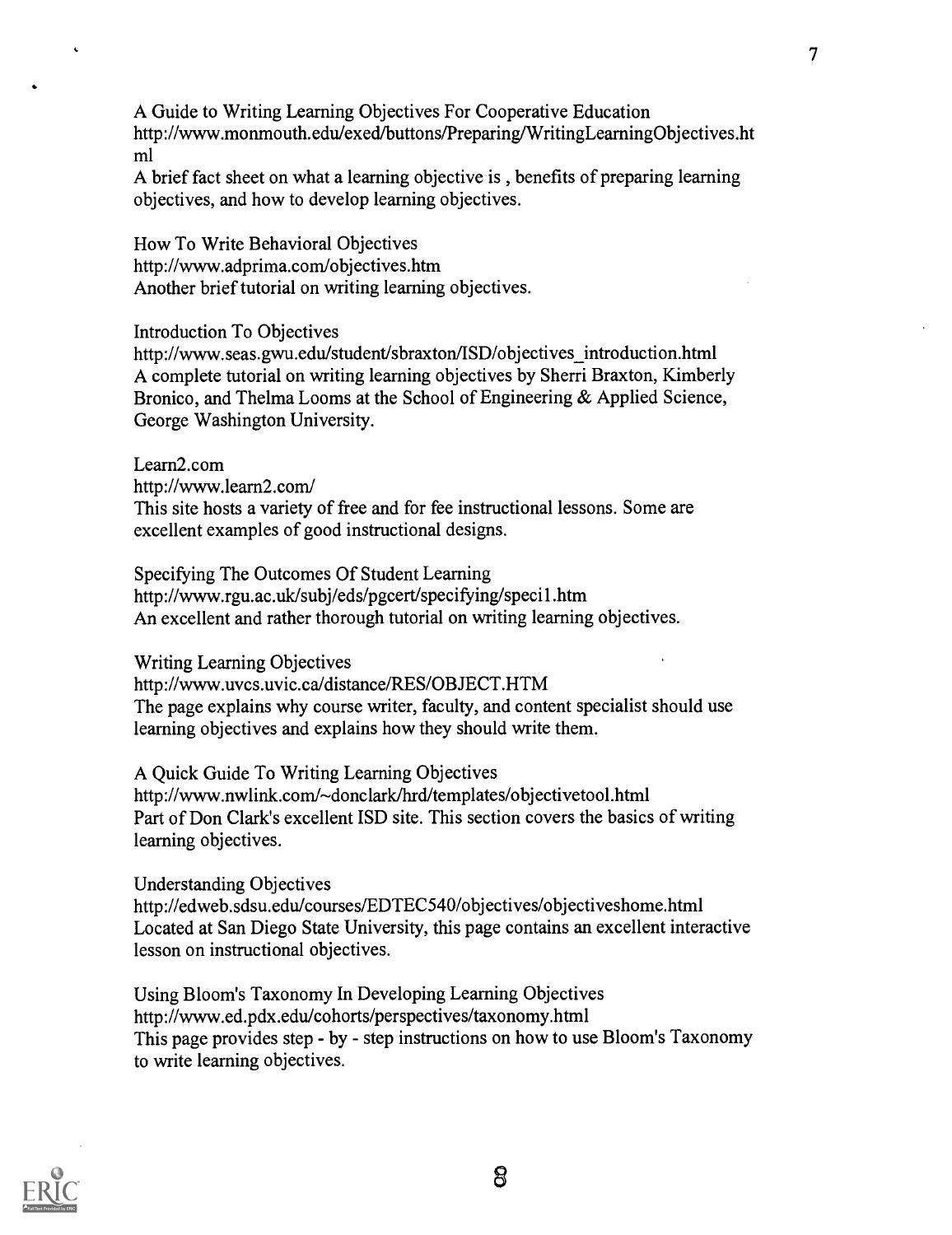Writing Learning Objectives It's A Kick! http://www.usc.edu/hsc/med - sch/med - ed/object.html This page covers the "ABCD" method of writing learning objectives. It also contains links to action verbs and examples of objectives.

Writing Learning Outcomes For The Core Curriculum http://ncgia.ucsb.edu/giscc/units/format/outcomes.html Another good basic tutorial on writing learner outcomes. The page contains a table of action verbs for the various learning domains.

Writing Learning Outcomes/Objectives

http://www.cait.org/ciaesc/training/instructional/content/lev2les1/ A complete lesson module on writing learning outcomes from CIAESC, a provider of researched based professional staff development products and resources to administrators and educators in adult literacy and GED programs.

#### Development Resources

The Art Of Lecturing http://www.maths.adelaide.edu.au/pure/pscott/LTC/lecturing.html This is a short non - prescriptive resource document to encourage thinking about the important issues in lecturing.

A Brief Summary Of The Best Practices In College Teaching http://nsccux.sccd.ctc.edu/~eceprog/bstprac.html Compiled by Tom Drummond at North Seattle Community College, this web page covers a variety of instructional methods appropriate for community college teaching.

Designing Games http://paws.wcu.edu/KIRK/HRD\_Courses/Hrd\_620/GameCreation/game\_creation contents.html This site contains a step - by - step tutorial on designing instructional games.

EDTEC 670 Links To Online Resources http://edweb. sdsu.edu/courses/edtec670/EDTEC6701inks.html This page is part of a course web site for an educational game design course. It contains annotated links to various game resources on the World - Wide - Web.

Facilitating A Game http://paws.wcu.edu/KIRK/HRD\_Courses/Hrd\_620/GameFacilitation/game\_facili tation\_bda.htm This web page outlines what an instructor should do prior to, during, and after

using an instructional game.

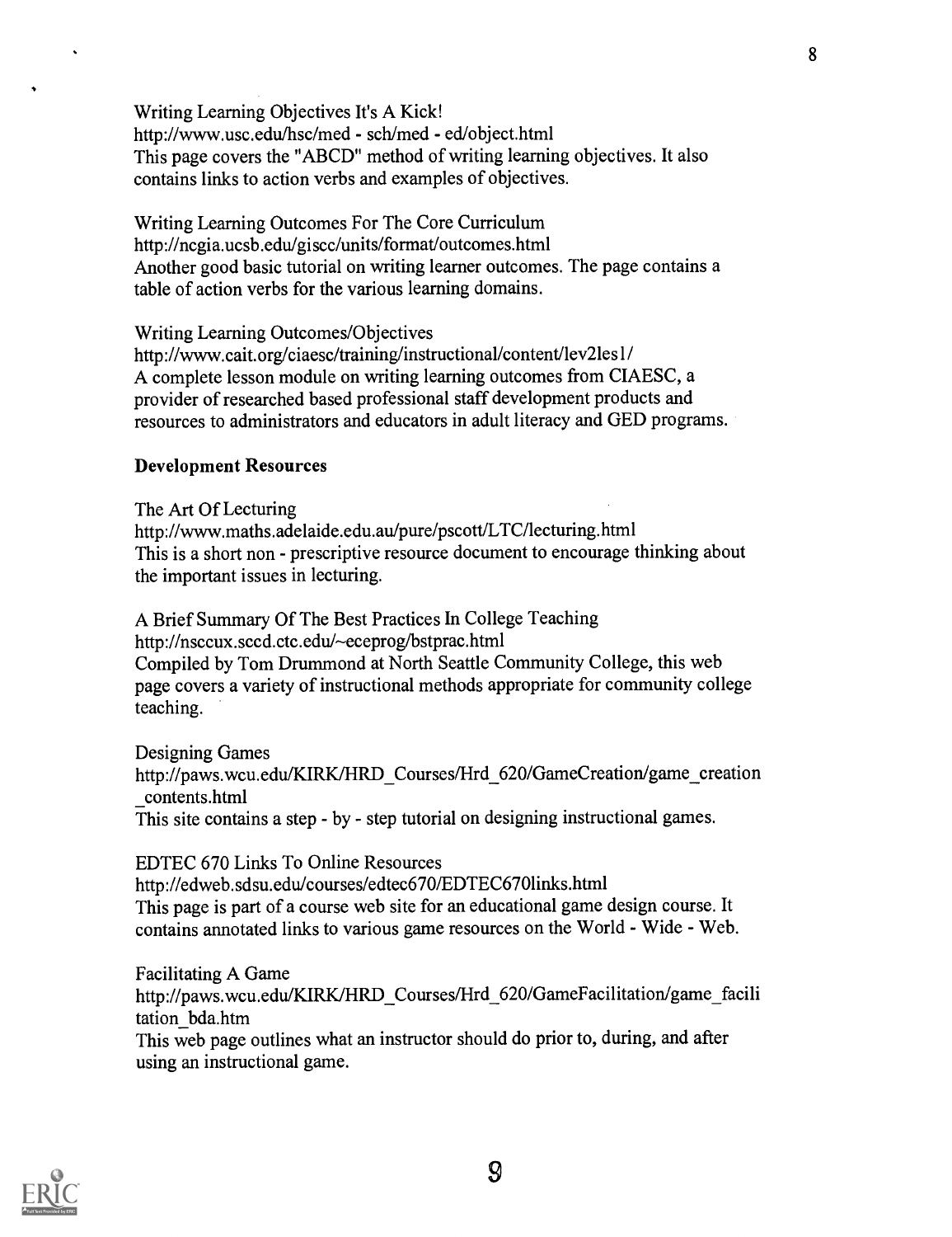Growing Your Own Games http://paws.wcu.edu/KIRK/HRD\_Courses/Hrd\_620/growing\_games/growing\_you r\_own\_games.htm This is a tutorial on how to create your own instructional games.

Instructional Methods http://www.sasked.gov.sk.ca/docs/wellness/methods.html This page contains a diagram showing five approaches to learning and related instructional methods.

Instructional Methods And Materials http://dcm.bmaweb.net/mrm/teach/Old.htm In addition to discussing the theory of teaching aids and methods, this brief page also classifies and lists a variety of instructional methods.

Instructional Methods Information http://www.adprima.com/teachmeth.htm This page lists the advantages, disadvantages, and uses of 15 commonly used instructional methods

Instructional Strategies For Online Courses http://illinois.online.uillinois.edu/IONresources/instructionaldesign/instructionalst rategies.html#LEARNING%20CONTRACT This site describes 10 instructional methods appropriate for on - line teaching. The methods include case study, collaborative learning, discussion, forum, learning contracts, lecture, mentoring, project, self - directed learning, and small group work.

Instructional Strategies And Tactics

http://www.itk.mh.se/~roldal/strategies\_tactics/Strategies\_and\_tactics.html This brief article covers such topics as what is meant by strategies and tactics in the instructional/learning context, tactics and types of learning, instructivistic versus constructivistic approaches, and instructional events.

Instructional Strategies: Teaching Styles

http://www.dal.ca/~oidt/taguide/InstructionalStrategies.html This web site contains a tutorial on selected instructional methods including discussion groups, cooporative learning, lectures, laboratories and demonstrations, problem - solving, pyramids, and role plays.

Instructional System Design - Development Phase - Chapter IV http://www.nwlink.com/-donclark/hrd/sat4.html#development These web pages are part of Don Clark's excellent ISD Manual. This chapter of the manual covers the development phase of instructional systems design.

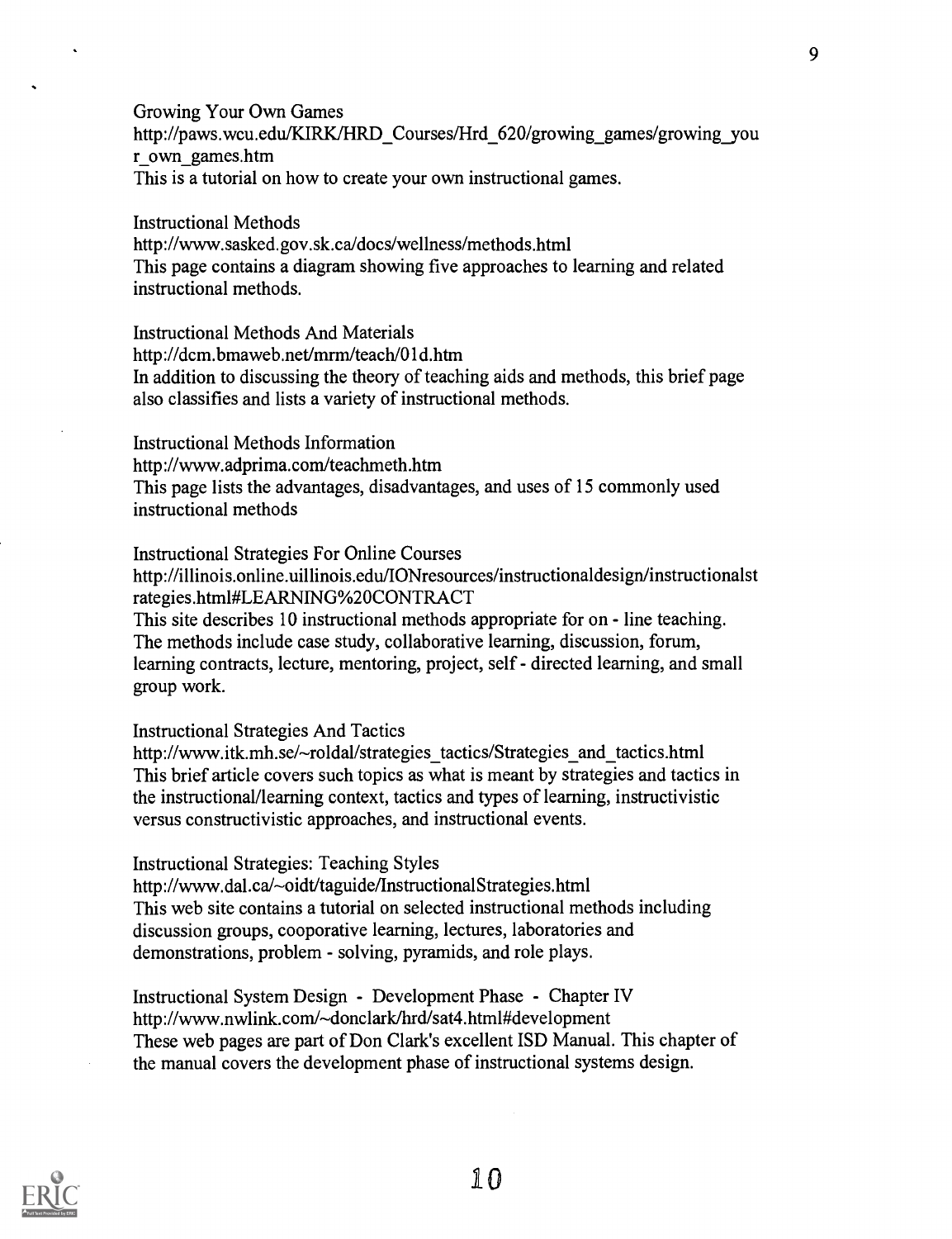Learning Modalities, Styles and Strategies http://www.fln.vcu.edu/Intensive/LearningStrategies.html An extensive collection of resources related to learning styles.

#### Lecturing

http://www - ctl.stanford.edu/teach/handbook/lecture.html This page is a brief tutorial on preparing and presenting lectures.

#### Materials On The Case Method

http://www.ecch.cranfield.ac.uk/america/pages/obtain/casemats.html This page contains links to several articles in PDF format on writing and using case studies in instruction.

#### Media Selection Matrix

http://www.cde.psu.edu/de/id&D/media\_selection\_matrix.html The matrix on this page can help faculty select an appropriate media for a given instructional strategy.

#### Media Selection Worksheet

http://www.mcli.dist.maricopa.edu/authoring/handbook/cs - me dia.html An on - line interactive media selection tool.

### Media Typologies

http://home.att.net/~arlington/home.htm

The primary focus of this web site at Boise State University is on three electronic forms of instructional media and delivery; audio, multimedia, and the internet.

Problem - Based Learning At Maricopia Community College http://www.mcli.dist.maricopa.edu/pb1/materials.html At this site, Maricopia Community College provides examples of the materials they have developed for problem - based learning.

### Role Play

http://paws.wcu.edu/KIRK/HRD\_Courses/Hrd\_620/roleplay/rppage1 .html A brief introduction to the use of different types of role plays.

### Student Portfolios: Classroom Uses

http://www.ed.gov/pubs/OR/ConsumerGuides/classuse.html This page offers a brief introduction to the use of student portfolios as an instructional method.

Teaching And Learning Resources

http://ublib.buffalo.edu/libraries/projects/tln

See the teaching strategies section of this faculty support site at State University of New York At Buffalo. It contains information on selected instructional methods.

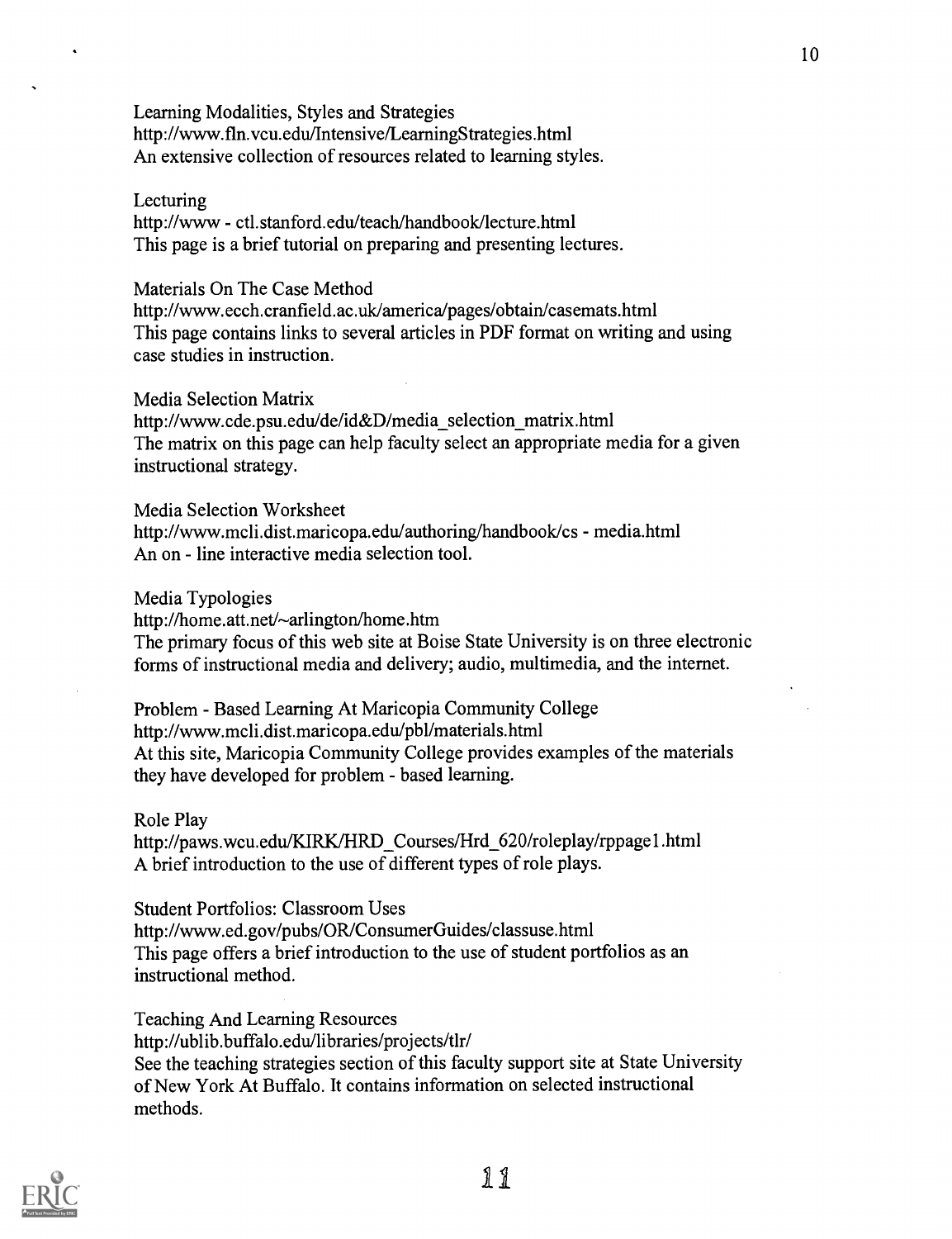A Teaching Handbook For University Faculty http://www.iupui.edu/--profdev/handbook/home.html This site contains a complete on - line handbook on college teaching. Some of the chapters include; Interactive Teaching Techniques, Teaching Successful Classroom Discussions, Using Case Studies, Using Instructional Media, Role Playing in the Classroom, Strengths and Weaknesses of the Lecture, Variations of the Lecture and Writing Assignments.

Teaching Instructional Methods Tutorial

http://www.arts.auckland.ac.nz/edulstaff/jolmb/165384/Marty/myweb/ This site contains a tutorial on various instructional methods including direct instruction, direct explanation, discovery learning, guided participation, scaffolding, reciprocal teaching, cooperative learning, and mastery learning.

Teaching Methods

http://www.ss.uno.edu/SS/New/TecniqList.html

This is a web page at the University of New Orleans College of Education containing a list of 150 different teaching methods.

Teaching Tips http://www.hcc.hawaii.edu/intranet/committees/FacDevCom/guidebk/teachtip/tea chtip.htm Among the many teaching tips offered at this site are several tips on instructional methods.

Teaching With Case Studies http://www.okstate.edu/ag/agedcm4h/academic/aged5823/case/index.htm This page contains a slide show on using case studies as an instructional method.

## Implementation Resources

ACQWEB

http://acqweb.library.vanderbilt.edu/ This site is for acquisition and collections librarians. It contains a variety of educational publication directories useful to instructional designers.

APA's Code Of Fair Testing Practices In Education http://www.ericae.net/code.txt The Code of Fair Testing Practices in Education states instructors' major obligations to test takers.

AskERIC Lesson Plan Collection http://ericir.syr.edu/Virtual/Lessons/ More than 1100 unique lesson plans which have been written by teachers from around the United States.

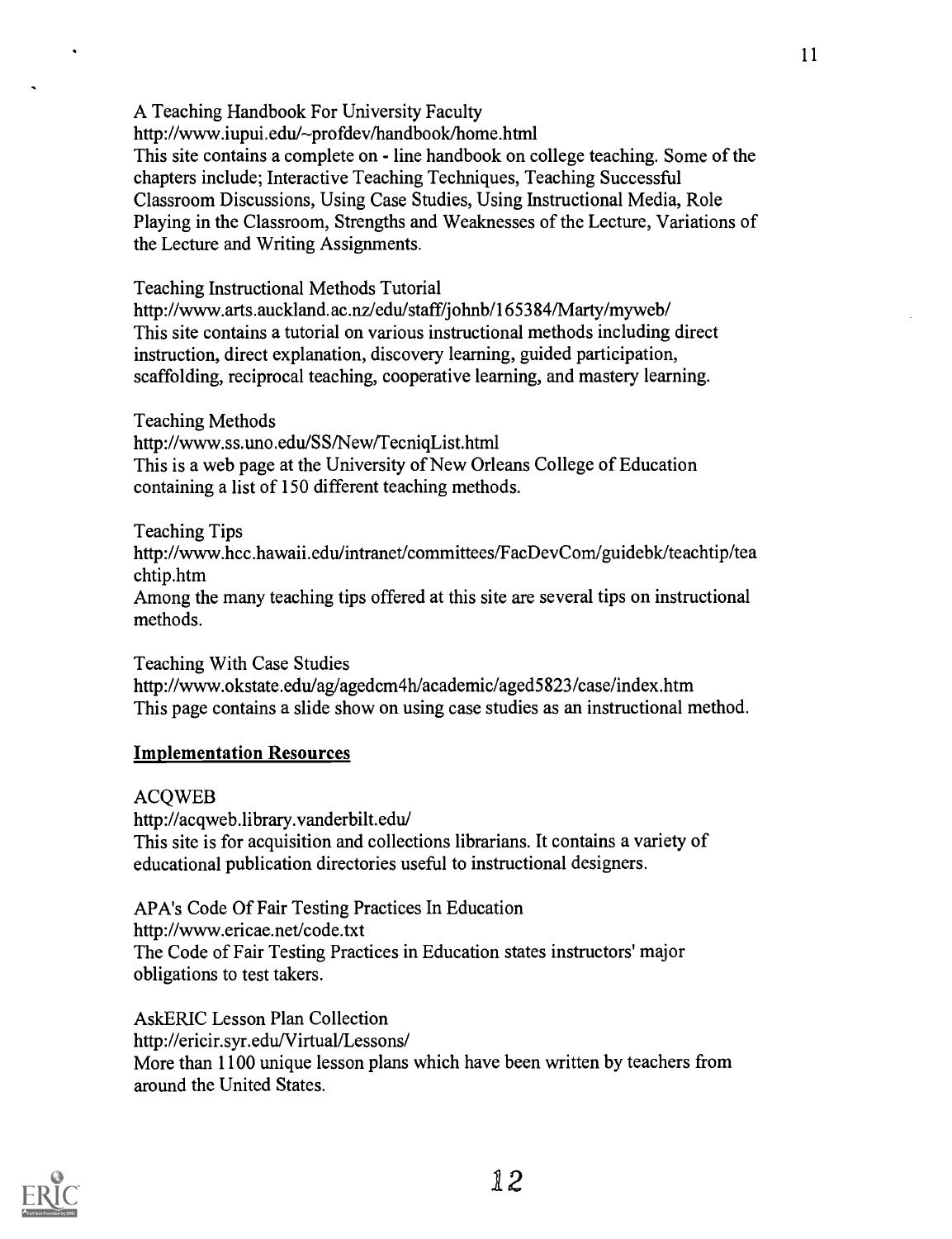Basic Concepts In Item And Test Analysis http://ericae.net/ft/tamu/Espy.htm This article provides information on conducting item and test analysis.

Business Education Lesson Plans http://www.angelfire.com/ks/tonyaskinner/index.html This site contains a nice collection of business related lesson plans.

The Castle Project Toolkit http://www.le.ac.uk/castle/tools/upgrade/index.html At this site you can easily create an on - line multiple - choice test.

Chunking

http://www.sd40.bc.ca/Success/SWebPageO1 /chunking.html This web page is part of the Learning for Success 2000 Pathways to Performance web site and provides a definition and various strategies for chunking instructional content.

Classroom Assessment Techniques http://www.hcc.hawaii.edu/intranet/committees/FacDevCom/guidebk/teachtip/ass ess - 1.htm An article at Honolulu Community College on some guiding principles of classroom assessment.

Classroom Assessment Examples http://www.hcc.hawaii.edu/intranet/committees/FacDevCom/guidebk/teachtip/ass ess - 2.htm An article at Honolulu Community College containing examples of good classroom assessments.

Connecting Students Lesson Plans http://www.connectingstudents.com/lesson2.htm This award winning teacher resource contains many lesson plans suitable for community college classes.

Critical Thinking Across the Curriculum Project http://www.kcmetro.cc.mo.us/longview/ctac/toc.htm An index of critical thinking resources prepared by folks at Longview Community College.

The Digital Classroom Primary Sources, Activities, And Training For Educators And Students

http://www.nara.gov/education/classrm.html

Digital Classroom provides materials from the National Archives and methods for teaching with primary sources.

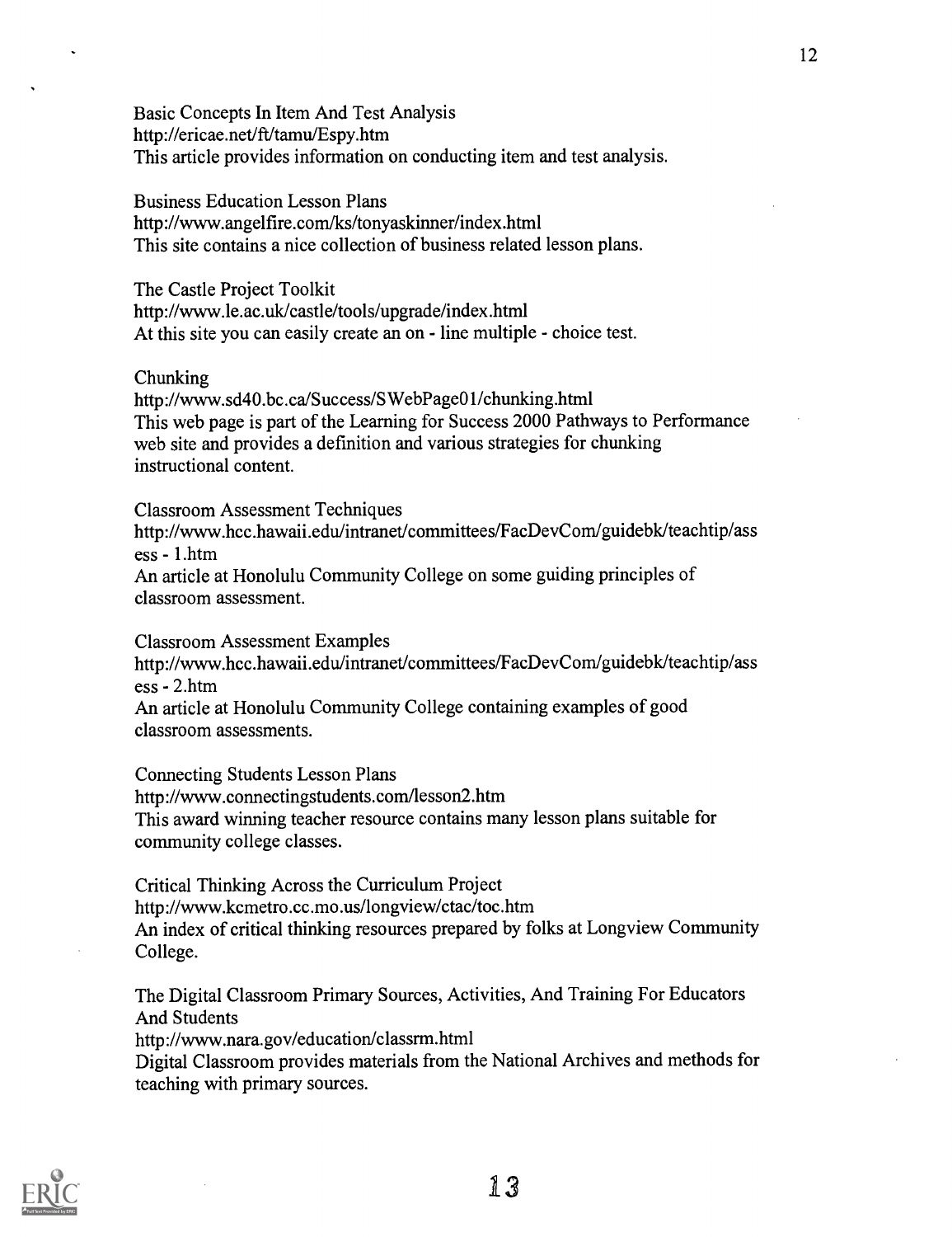Economics Resources For University And College Teaching http://ecedweb.unomaha.edu/teach - ec.htm Lesson plans and curriculum materials from EcEdWeb. Their goal is to provide support for economic education from  $K - 12$  to the college level. Teacher guides, lesson plans, and activities are featured at this site.

EdHelper.com http://www.edhelper.com/ This site contains approximately 9,547 lesson plans on a variety of subjects along with hundreds of activities.

The Future Of Instructional Materials: From Giotto To Virtual Security To The Writing Process http://www.jccc.net/~jbacon/future.htm This very interesting paper provides readers some perspective on how instructional materials are changing.

General Principles Of Motivation

http://www.hcc.hawaii.edu/intranet/committees/FacDevCom/guidebk/teachtip/mo tivate.htm

An article at Honolulu Community College on the general concepts related to student motivation.

Good Practice In Test And Question Design http://www.qmark.com/caa/ This site provides a large amount of information on testing.

Lesson Planning Procedures http://www.hcc.hawaii.edu/intranet/committees/FacDevCom/guidebk/teachtip/les spinl.htm An article at Honolulu Community College on lesson planning for effective teaching.

Lesson Plans http://www.teachercreated.com/links/lessons.html An annotated links page of lesson plan sites from Teachers Forum.

Lesson Plans http://tech.wisd.org/fpennock/bookmarks/lesson\_plans.htm A small collection of annotated links to some quality lesson plan web sites.

Lesson Plans Across The Curriculum http://members.aol.com/Donnpages/LessonPlans.html A large collection of lesson plans on a wide range of subjects.

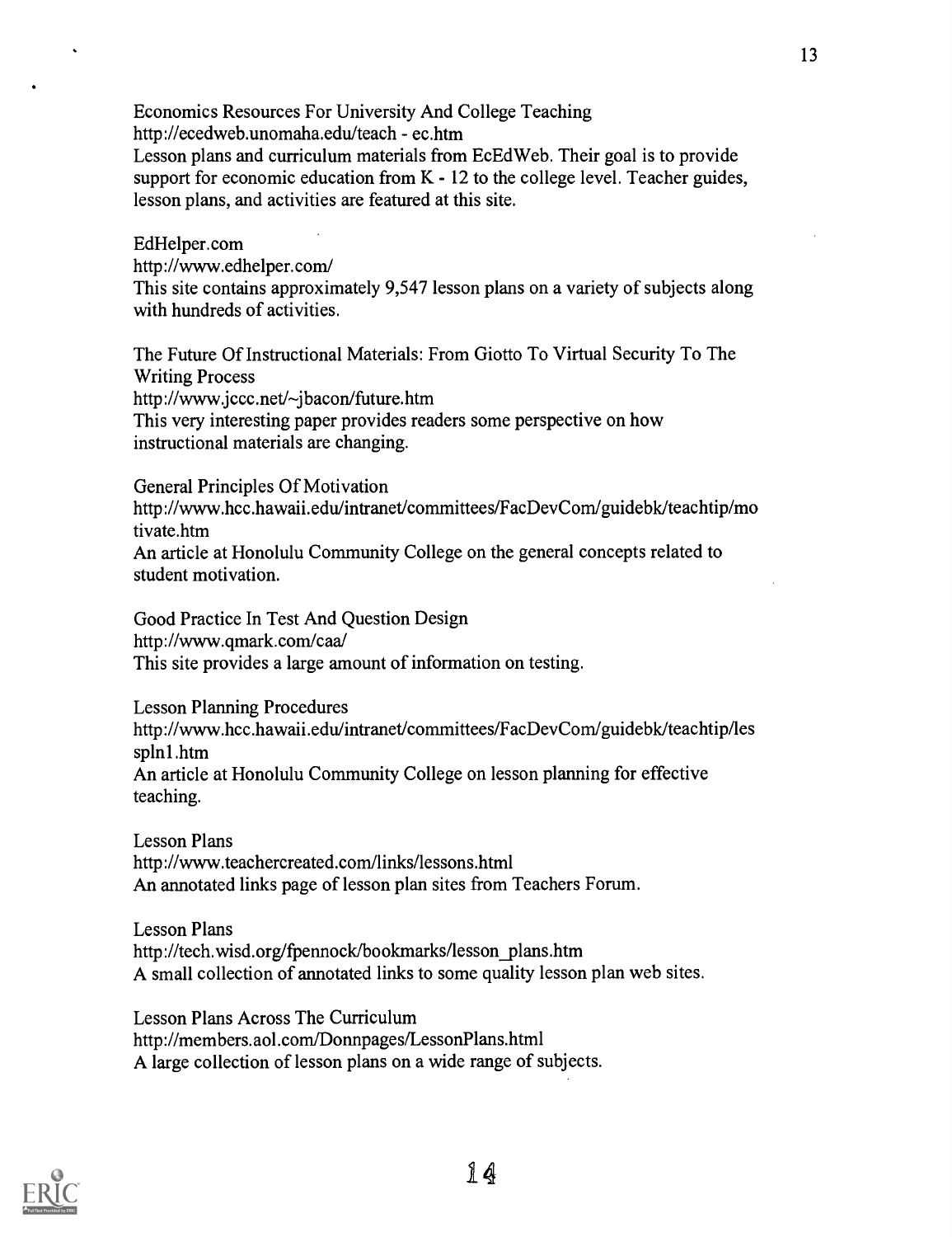Lesson Plans And Activities http://neptune.k12.nj .us/t1cf/LPOthe.htm This site contains lesson plans and activities suited for high school and college students.

Lesson Plans At The Virtual Library http://www.wayne.esul.k12.ne.us/schools/library/lesson.html An extensive list of links to lesson plan sites and other instructional resources.

Lesson Plan Search.com http://www.lessonplansearch.com/ The site provides a searchable database of lesson plans.

Lesson Stop

http://www.youthline - usa.com/lessonstop/index.html Within this site's seven subject matter areas there are over 400 links to web sites organized by topic and grade level, that provide access to thousands of lesson plans. The site also contains articles on writing lesson plans as well as lesson plan templates.

Kathy Schrock's Guide For Educators - Vocational Education http://school.discovery.com/schrockguide/vocation.html An excellent guide to vocational and technical educational resources on the web.

Motivating The Unmotivated

http ://www.hcc.hawaii.edu/intranet/committees/FacDevCom/guidebk/teachtip/un motiva.htm

An article at Honolulu Community College on ways to motivate the unmotivated student.

Open Directory: Business Education Publishers http://www.dmoz.org/Business/Industries/Publishing/Publishers/Nonfiction/Educ ation/

An annotated links list to more than 100 web sites of education publishers.

Pac Bell's Blue Web'n http://www.kn.pacbell.com/wired/bluewebn/ This is a database of lessons, tutorials, projects, lists, activities and references, organized by topic and great for any educator or student.

Performance - Based Testing - The Next Major Advance In Assessment http://www.itpolicy.gsa.gov/mkm/pathways/sources/alpine - 1.htm A brief discussion on performance - based tests and some suggestions on how to construct them.



15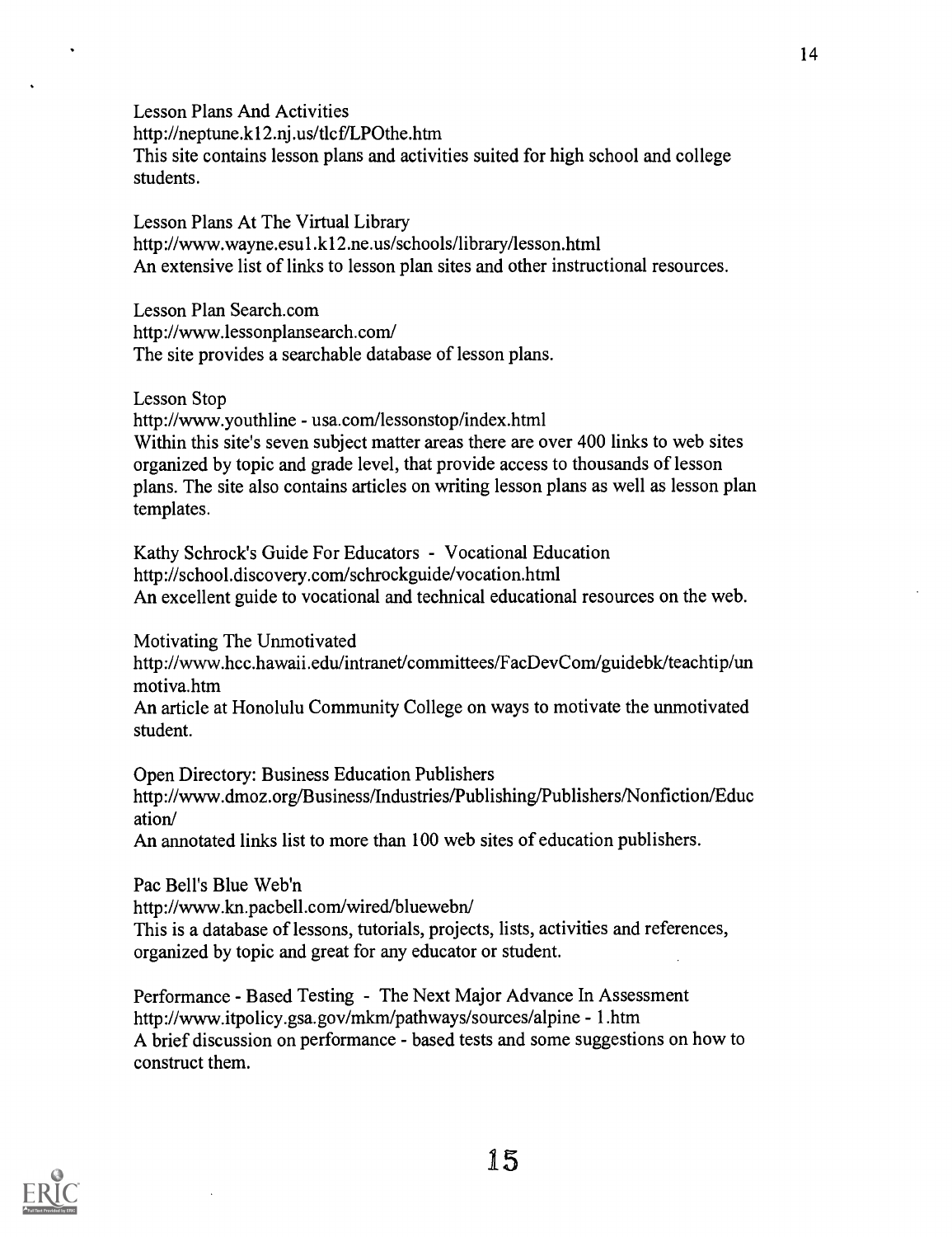ProTeacher http://www.pro - teacher.com/ This is a tremendous collection of searchable links organized by many different topics. It also has news, weather, lessons, materials, references and tips.

Securing And Maintaing Student Interest http://www.cals.ncsu.edu/agexed/aee735/ppt3/index.htm An excellent slideshow on how to motivate students of all ages.

Sequencing And Chunking Of Educational Material http://tecfa.unige.ch/edu - comp/edu - ws94/contrib/schneider/instruct.fm.html This is a page from an instructional design manual offering some models for sequencing and chunking instruction.

Sequencing Of Instruction http://pages.nyu.edu/~tag211/PPThtml/Seq/s1d001.htm A brief slideshow on how to sequence instructional material by Tery Griffin.

Smithsonian Institute http://www.si.edu/ Organized by topic, this site contains exhibits and information on just about any topic. This is an excellent place to get ideas for projects and reports.

Strategies For Problem - Solving Instruction http://edweb.sdsu.edulcourses/EDTEC572/chpt8/s1d001.htm A slideshow on how to organize instruction according to a problem - solving teaching structure.

Teachers Hotline.com http://www.gohotline.com/teachers/lesson.asp A large thoroughly annotated collection of lesson plans links.

Testing

http://www.bus.indiana.edu/isweb/teachln/testing.htm This web site contains the following items: Constructing Examinations (A quick tip on constructing exams.), Guidelines for Constructing Test Items (This list of tips was adapted from a handout from the Purdue University College Teaching Workshops), Methods for Evaluating Students (Robert M. Diamond's suggestions are summarized in a list of ways to evaluate students), and References for Evaluation and Assessment (Recommended books and articles which can be purchased online).

Useful Resources, Lesson Plans, And Teaching Materials For Teachers http://i1c2.doshisha.acjp/users/kkitao/online/www/teacher.htm#uk Lesson plans for various world cultures.

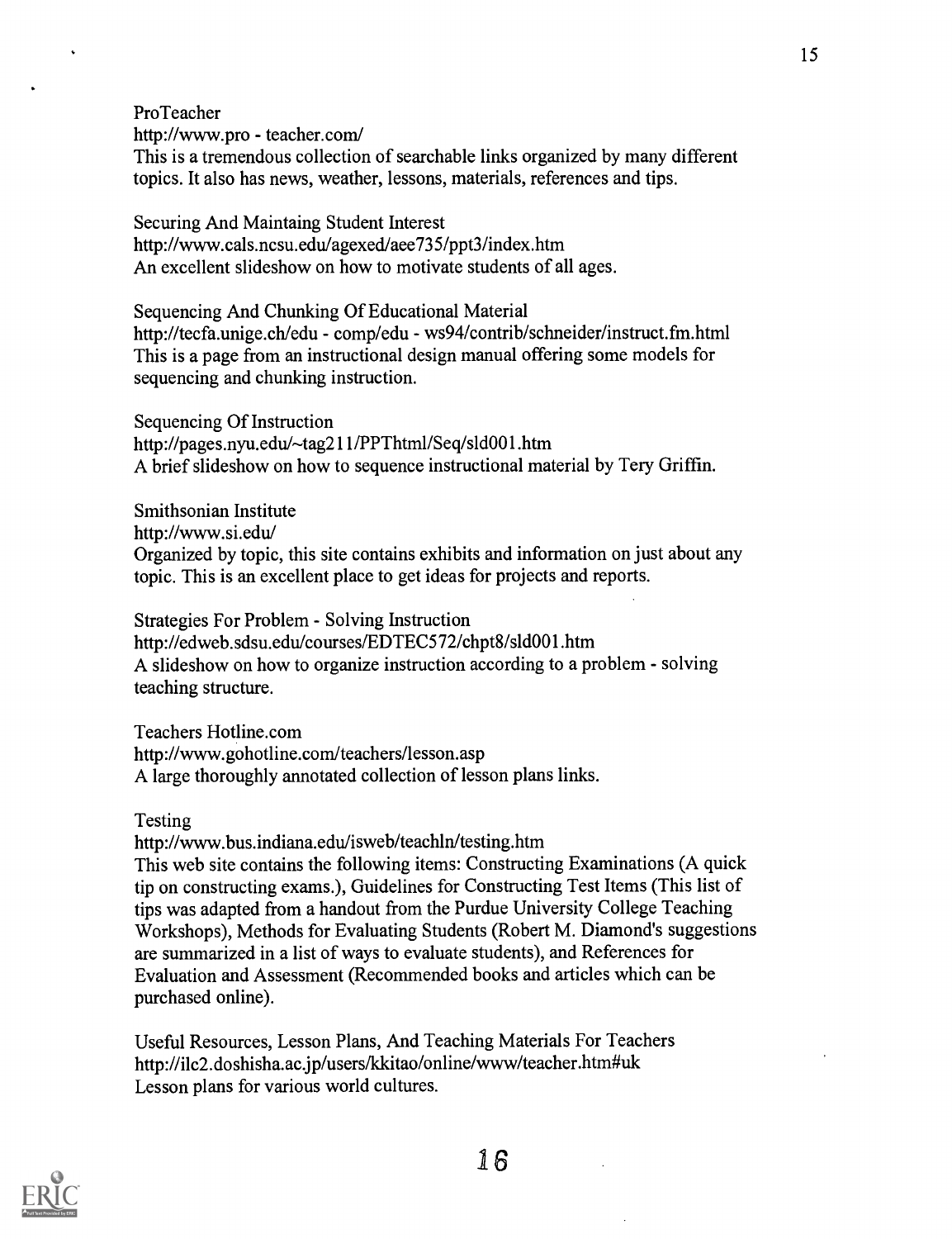Vocational Education Resources http://pegasus.cc.ucf.edu/~sorg/vocation.html An excellent annotated index to a large variety of vocational education resources on the web.

Math Science Lesson Plans http://scssi.scetv.org/cgi - bin/state/indxsrch?q $f=15$ An annotated directory to numerous sites with math and science lesson plans.

Motivating Students

http://www.hcc.hawaii.edu/intranet/committees/FacDevCom/guidebk/teachtip/mo tiv.htm

An article at Honolulu Community College on how to get the most from students and encourage them to achieve. Aimed at postsecondary teachers, but contains tips and strategies that can be applied to all grade levels.

### Multimedia Links

http://www.coedu.usf.edu/inst\_tech/resources/multimedia.html#Img/sound Links to Multimedia tools, resources, telecommunications, image and sound, and copyright laws.

Sample Lesson Plan Form (A) http://www.hcc.hawaii.edu/intranet/committees/FacDevCom/guidebk/teachtip/les spin2.htm A very simple lesson plan form that can be printed out and used as a template.

Sample Lesson Plan Form (B)

http://www.hcc.hawaii.edu/intranet/committees/FacDevCom/guidebk/teachtip/les spin3.htm

A generic lesson plan form that can be printed out and used as a template.

Quizzes, Tests, And Exams

http://www.hcc.hawaii.edu/intranet/committees/FacDevCom/guidebk/teachtip/qui zzes.htm

An article at Honolulu Community College providing guidelines for the use of quizzes, tests, and exams in the classroom.

Technology

http://www.teach - nology.com/teachers/lesson\_plans/vocational\_ed/ A small collection of vocational education lesson plans.

Traditional Literature Lesson Plans

http://falcon.jmu.edu/~ramseyil/tradless.htm

This site contains lesson plans on mythology, fables, tall tales and other forms of traditional literature.

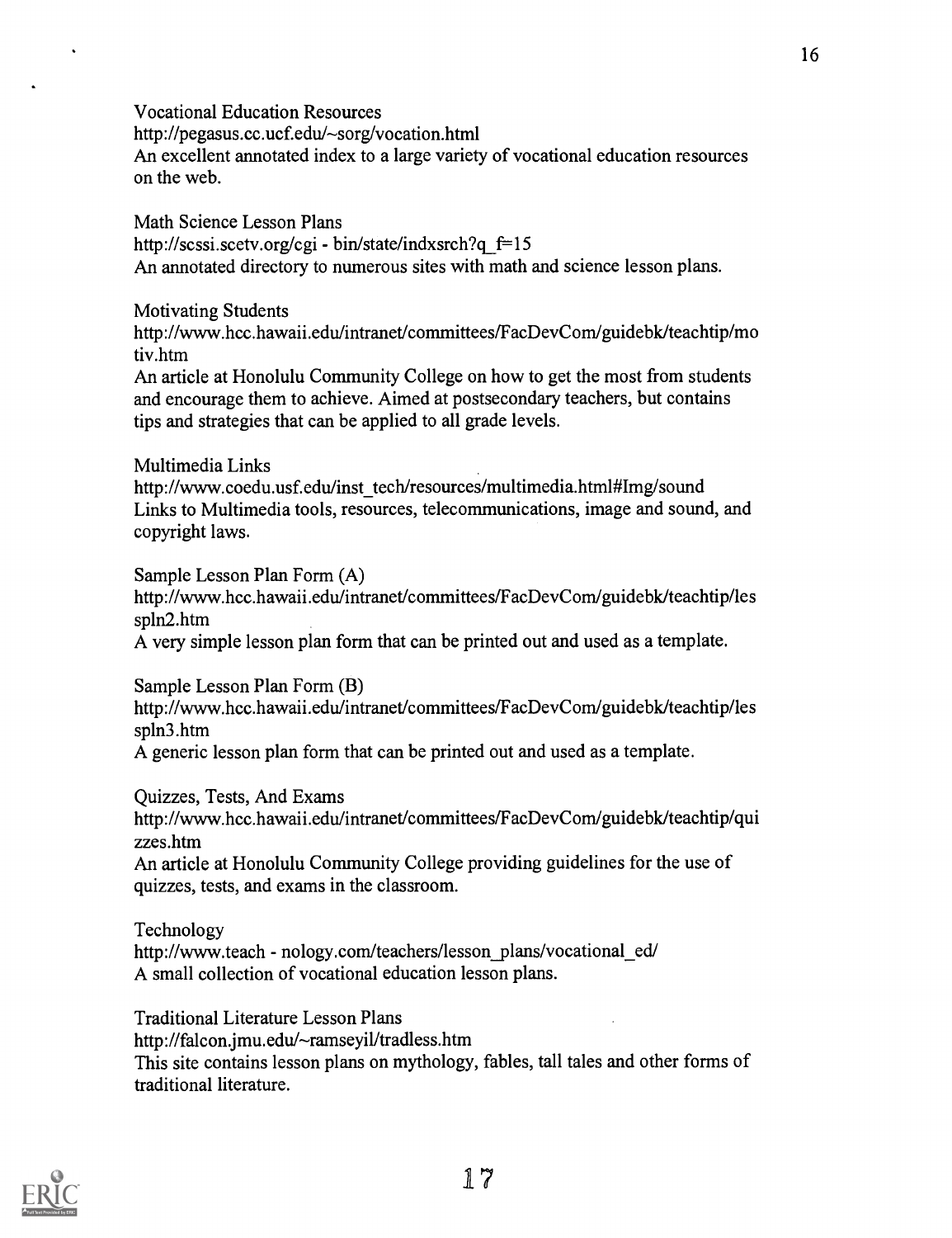Transfer of Learning Planning Workplace Education Programs http://www.nald.ca/n1s/inpub/transfer/Engish/pageOl.htm An excellent presentation on how to promote the transfer of learning.

### United States History Lesson Plans

http://www.orangeschools.org/ohs/teachers/TJordan/Pages/lessonsii.html A large collection of US History lesson plans organized by time periods and topics.

Vocational Education Lesson Plans

http://www.teachervision.com/tv/curriculum/reference/wr\_voced\_lp.html A small collection of vocational education lesson plans and resources from the Learning Network.

Vocational Education Resources K12 http://falcon.jmu.edu/~ramseyil/vocational.htm A large collection of links to vocational education resources of all types.

What's Your Horse: Motivating College Students. http://ject.lib.muohio.edu/contents/article.php?article=67 A college professor and his daughter discuss what they have learned about motivating young people to learn. They discuss, from the points of view of a professor and an undergraduate student, six concepts that teachers can apply to motivate their students to want to learn their subjects: giving students choices, placing course material in context, arousing students' curiosity, being enthusiastic, giving students a sense of control, and getting to know students personally.

The World Lecture Hall

http://www.utexas.edu/world/lecture/

This page contains links to pages created by faculty worldwide who are using the Web to deliver class materials. There are course syllabi, assignments, lecture notes, exams, class calendars, multimedia, and textbooks.

# Evaluation Resources

American Evaluation Association http://www.eval.org/ The professional organization of persons who work in the evaluation field. See their 'documents', including "Guiding Principles for Evaluators" and "Program Evaluation Standards". Also see their 'lists and links' page.

APA's Code Of Fair Testing Practices In Education http://www.ericae.net/code.txt The Code of Fair Testing Practices in Education states the major obligations to test takers of professionals who develop or use educational tests.

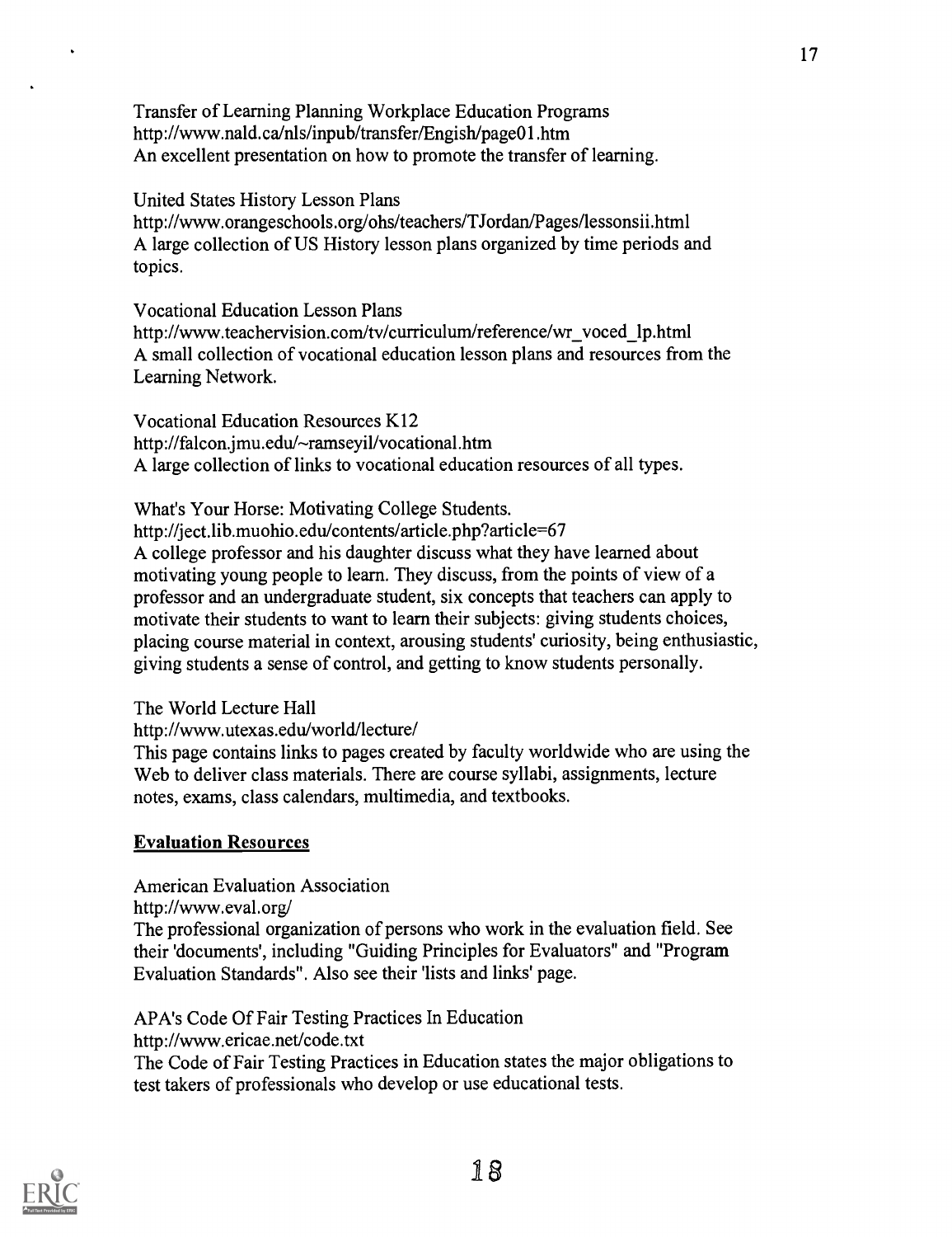Assessment And Evaluation On The Internet http://ericae.net/intbod.stm An enormous and well organized list of links to assessment and evaluation resources on the web.

Audience Survey Cookbook http://www.tou.com/host/audres/ascb.htm While this site provides information on how to survey audiences, it also contains information on how to do interviews, find people, find interviewers, sampling, questionnaires, and data analysis.

Basic Business Research Methods http://www.mapnp.org/library/evaluatn/fnl\_eval.htm This document provides guidance toward planning and implementing an evaluation process for for - profit or nonprofit programs - - there are many kinds of evaluations that can be applied to programs, for example, goals - based, process - based, outcomes - based, etc.

Basic Concepts In Item And Test Analysis http://ericae.net/ft/tamu/Espy.htm This article provides information on conducting item and test analysis.

A Brief Guide To Questionnaire Development http://ericae.net/ft/tamulvpiques3.htm This booklet is intended to identify some of the more prevalent problems in questionnaire development and to suggest ways of avoiding them

The Castle Project Toolkit http://www.le.ac.uk/castle/tools/upgrade/index.html At this site you can easily create an on - line multiple - choice test.

Community - Based Project Evaluation Guide Instructions http://ag.arizona.edu/fcr/fs/cyfar/evalgde.htm The Guide, formerly called the State Strengthening Evaluation Guide, has been revised and updated to reflect changes within the CYFAR Program and CYFERnet. The revised edition includes various web sites to assist users in evaluating their community - based programs. Furthermore, a new evaluation template has been added.

Education Program Evaluation www.ed.gov/offices/OUS/eval A comprehensive site describing evaluation projects supported by the US Department of Education and related to higher education and vocational education.

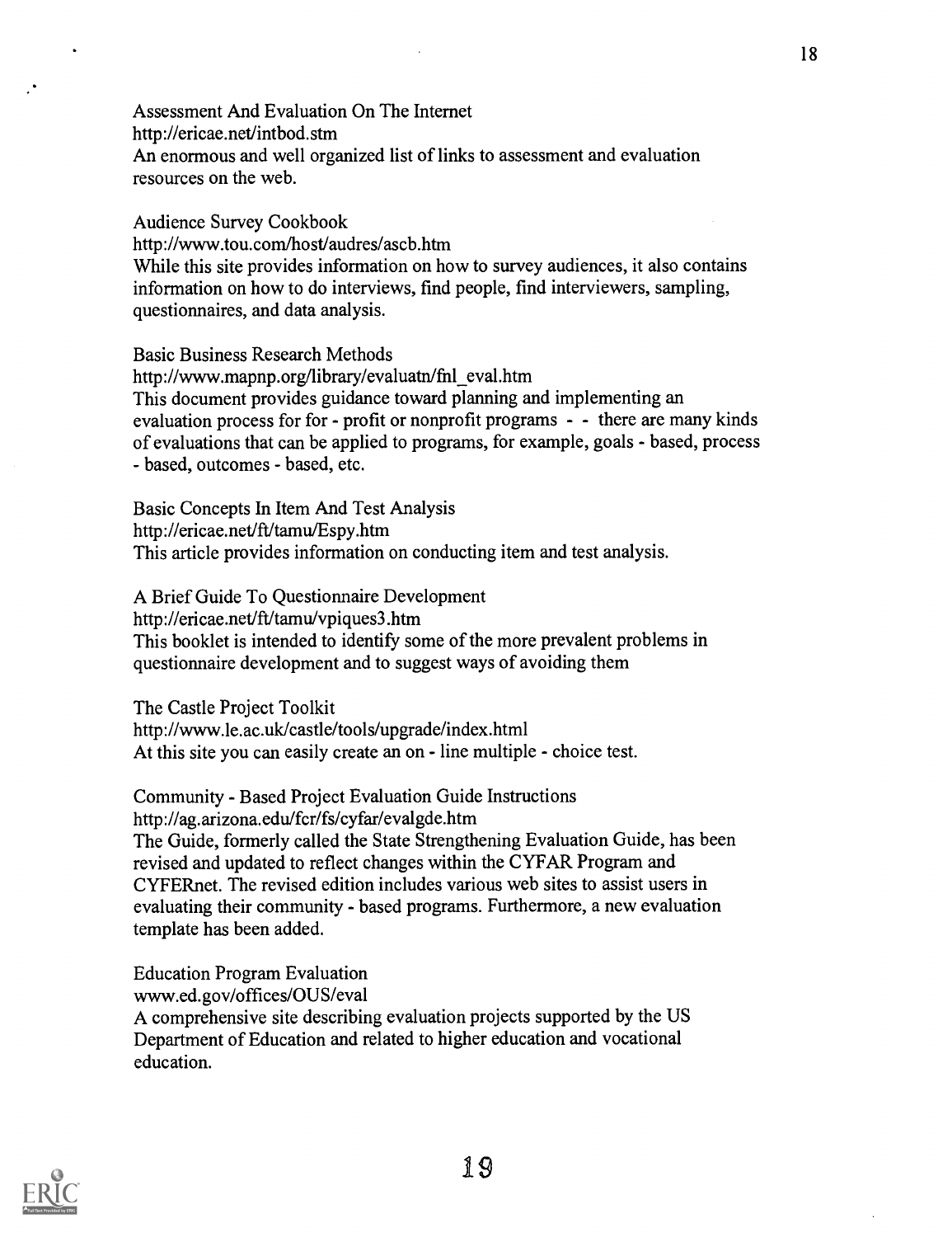Electronic Resources For Evaluators

http://it.usu.edu/itrs/AEA/index.html

Compiled by Catherine Callow Elwell this page contains an extensive list of links related to evaluation.

Essentials Of Survey Research And Analysis: A Workbook For Community Researchers http://www.tfn.net/%7Epolland/qbook.html A brief tutorial on the fundamentals of survey research.

Evaluating Instruction

http://id - www.ucsb.edu/IC/Resources/Teaching/eval.html This web page contains a variety of ideas on collecting evaluation data.

Evaluating Training: There Is No "Cookbook" Approach http://home.att.net/~nickols/evaluate.htm This is a version of an article prepared for the American Society For Training And Development's Evaluation Tool Kit edited by Karen Medsker and Don Roberts.

Evaluation Guidebook

http://www.urban.org/crime/evalguide.html

Provided by the Urban Institute, this web site contains an overview of the evaluation process, including a brief section on evaluation methods. Other topics included in the guide are using evaluation information, evaluation design, and logic models.

Evaluation Models http://de.comdis.wisc.edu/users/mchial/Chial/InstDevSite/evalmodels.htm This site presents a selection of evaluation models.

Evaluation Of The Effectiveness Of Training Programs http://www.research.umbc.edu/~hodell/602rp7.htm An article by Debra M. Farmer explaining how to evaluate instructional programs according to Donald Kirkpatrick's four levels of evaluation. The page contains a useful evaluation planning table.

Evaluation Of Training And Development Programs: A Review Of The Literature http://cleo.murdoch.edu.au/gen/aset/ajet/ajet5/su89p89.html Appearing in the Australian Journal of Educational Technology, this paper outlines some of the findings of a research project on evaluation that involved a review of the Training and Development Journal literature for the period 1970 - 1986. An annotated bibliography is produced by the author as part of the project.

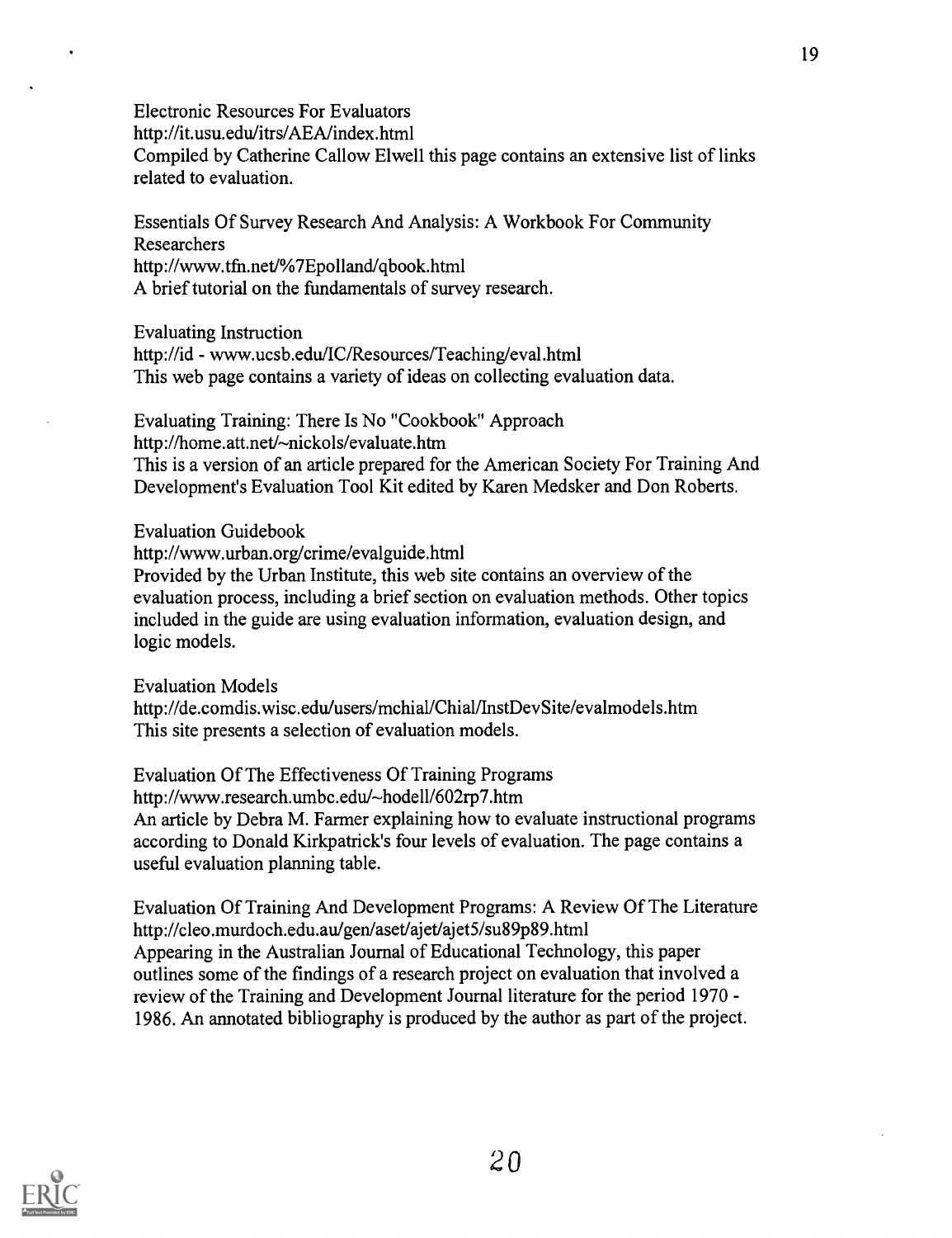Evaluation Primer: An Overview Of Education Evaluation http://www.ed.gov/offices/OUS/PES/primerl.html This material is excerpted from Understanding Evaluation: The Way to Better Prevention Programs, a publication written by Lana Muraskin. This material is in the public domain and may be copied.

Designing And Writing Multiple - Choice Questions http://www.uct.ac.za/projects/cbe/mcqman/mcqman01.html An excellent handbook with many supporting sources on writing multiple - choice questions.

Foundations Of Evaluation And Advanced Evaluation http://eval.cgu.edu/ This is a course web site for the noted evaluation expert, Michael Scriven. The

site contains a variety of information about evaluation issues. See especially the Evaluation Index for the list of topics.

Good Practice In Test And Question Design http://www.qmark.com/caa/ This site provides a amount of information on test creation.

HyperStat Online http://davidmlane.com/hyperstat/ This site contains an on - line introductory level statistics book.

## A Model For Program Evaluation

http://www.teachermentors.com/RSOD%20Site/OtherInfo/ProgrEval.html On this page Barry Sweeny presents a program evaluation model that he has developed and used over the past 20 years. The original ideas for this model are loosely derived from the research and work of Tom Gusky and Donald Kirkpatrick. The article contains a useful checksheet for conducting an evaluation study.

Performance - Based Testing - The Next Major Advance in Assessment http://www.itpolicy.gsa.gov/mkm/pathways/sources/alpine - 1.htm A brief discussion on performance - based tests and some suggestions on how to construct them.

Planning And Constructing Performance - based Evaluations http://www.ed.uiuc.edu/sped/tri/evalwkshp.htm#Logic%20Models This page contains the transcript of a workshop on planning and constructing performance - based evaluations. The immediate objective of this workshop was to give people a process to describe a program in a logical fashion so that they can communicate to others not only what they're trying to accomplish, but also how they're going to accomplish it.

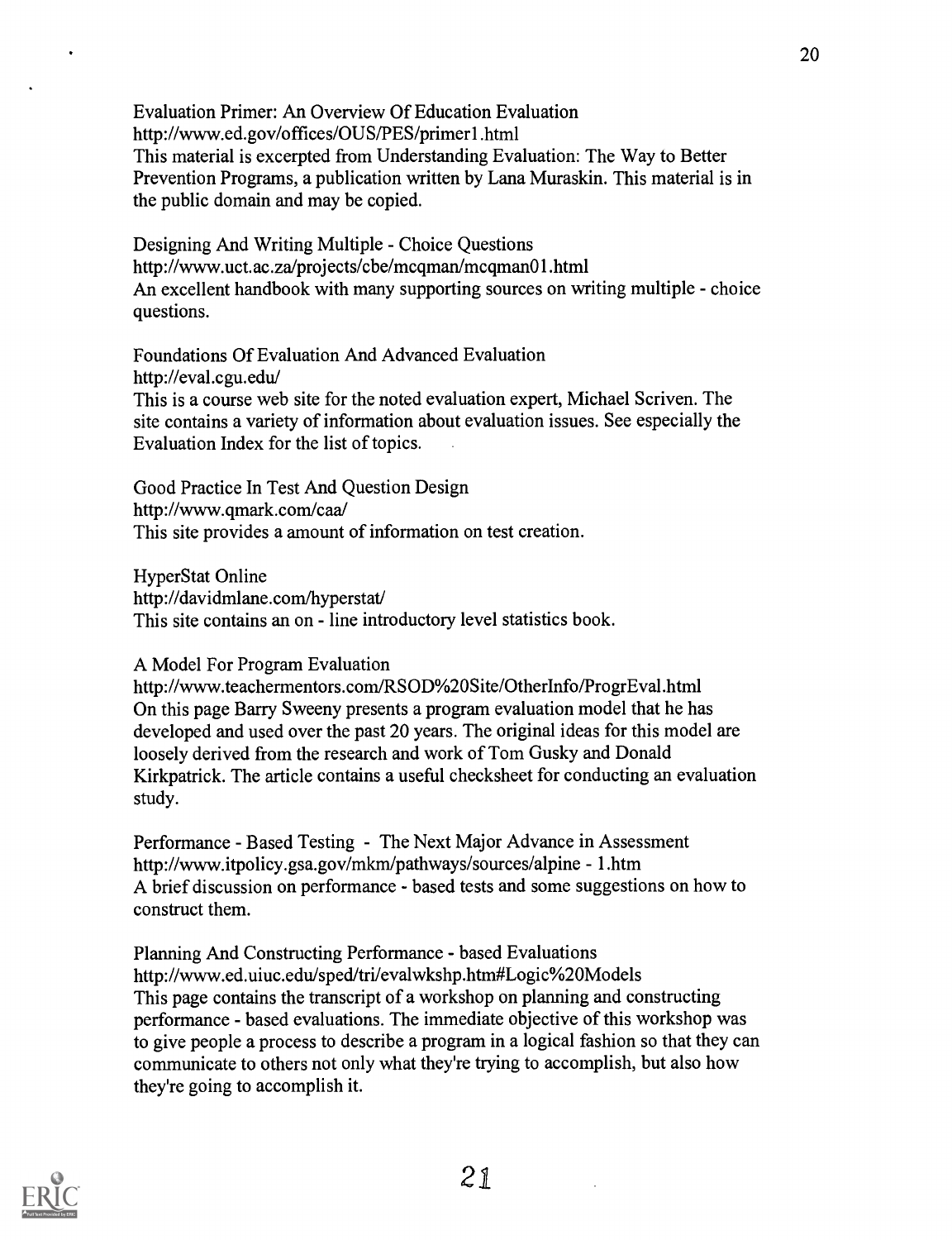Research Methods Knowledge Base

http://trochim.human.cornell.edu/kb/index.htm The Research Methods Knowledge Base is a comprehensive web - based textbook that addresses all of the topics in a typical introductory course in research including evaluation research methods.

### Research Methods Tutorials

http://trochim.human.cornell.edu/tutorial/TUTORIAL.HTM This page consists of tutorial Web projects put together by the students in a program evaluation course at Cornell University. Topics include foundations, sampling and external validity, research design and internal validity, data analysis, and conclusion validity.

### Resources For Survey Researchers

http://www.surveysystem.com/resource.htm This is a web page at Creative Research Systems containing resources for survey researchers.

## **StatSoft**

http://vvww.statsoft.com/textbook/stathome.html This site consists of an online statistics textbook with glossary.

### Study Design And Analysis

http://www.windsor.igs.net/~nhodgins/design\_and\_analysis.html This site contains a brief overview of different research design methods.

## Survey Research Tools

http://international.ncs.com/ncscorp/research/surveytools.htm This page is designed to help individuals be more effective researchers. It provides tools for understanding survey data, as well as, additional resources related to survey research.

## Testing

http://www.bus.indiana.edu/isweb/teachln/testing.htm

This web site contains the following items: Constructing Examinations (A quick tip on constructing exams.), Guidelines for Constructing Test Items (This list of tips was adapted from a handout from the Purdue University College Teaching Workshops), Methods for Evaluating Students (Robert M. Diamond's suggestions are summarized in a list of ways to evaluate students), and References for Evaluation and Assessment: (Recommended books and articles which can be purchased online).

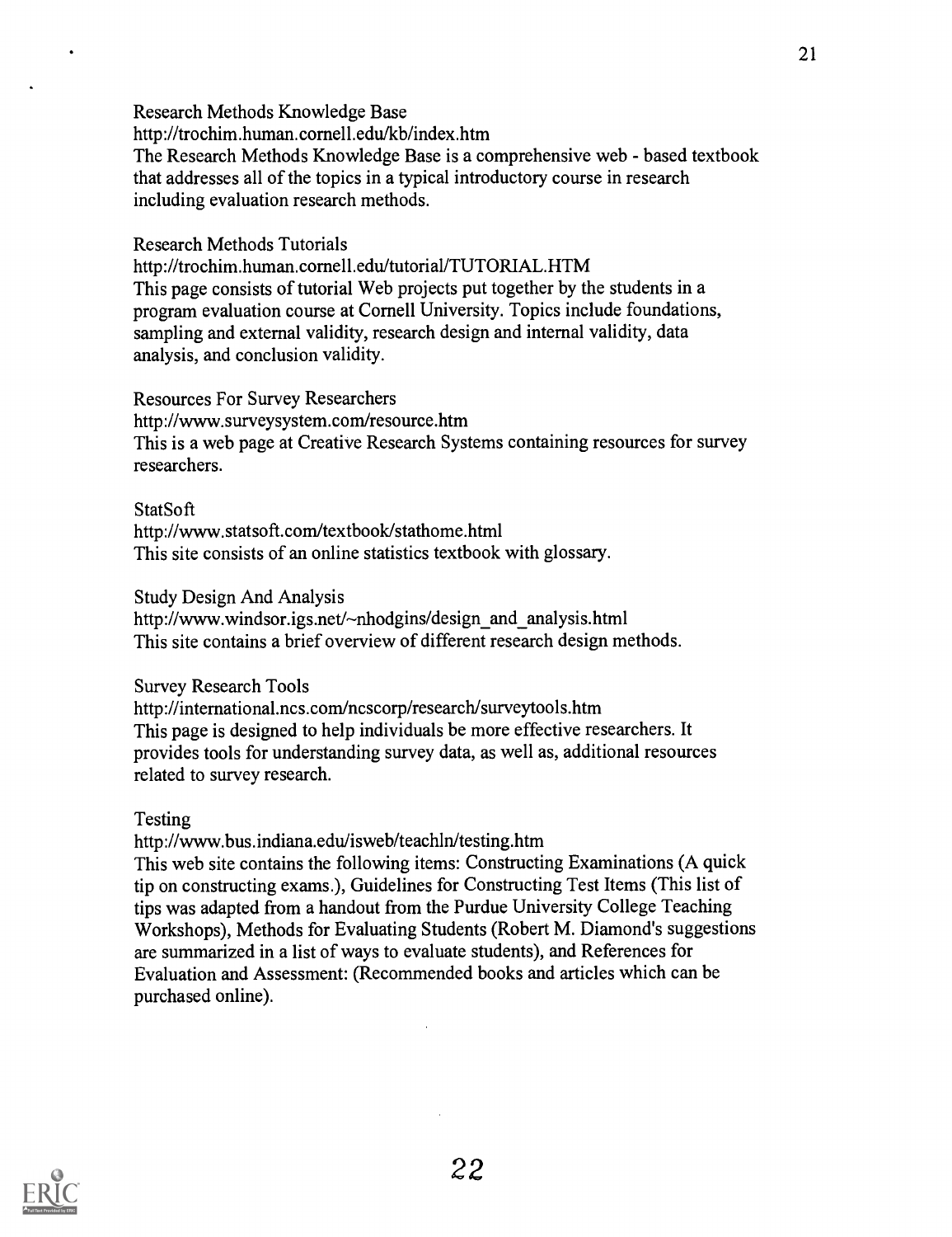US Agency For International Development (USAID Evaluation Publications http://www.usaid.gov/pubs/usaid\_eval/#toc

This site has a number of text and pdf files, on qualitative methods, including Conducting Key Informant Interviews, Using Direct Observation Techniques, Conducting Focus Group Interviews. These files are in their Performance Monitoring and Evaluation TIPS section.

Web Pages That Perform Statistical Calculations! http://members.aol.com/johnp71/javastat.html As the title implies, this page contains a large number of statistical calculators.

#### Zoomerang

http://www.zoomerang.com/

A free site that allows users to post their own course evaluations/surveys on the web. The site tracks responses and displays results in a statistical format.

### Instructional Systems Design Terms

Achievement - A measurement of what a person knows or can do after instruction.

Action Maze - A scenario or case study in which each choice by a learner leads to a new scenario.

Affective Learning Goals - An attitude, value, or belief that is expected to change as a result of instruction.

Affective Objectives - Objectives that are concerned with attitudes, feelings, and values.

Analysis - A type of higher order learning during which learners are expected to break concepts down into their component parts and/or to discern their unique characteristics.

Analysis - Transforming individual data responses into summary statistics (e.g., means, range)

Application - A mid - level skill in the cognitive learning domain. Learners are expected to cognitively use abstract forms in specific concrete situations. Abstractions may be in the form of general ideas, principles, rules, or procedures.

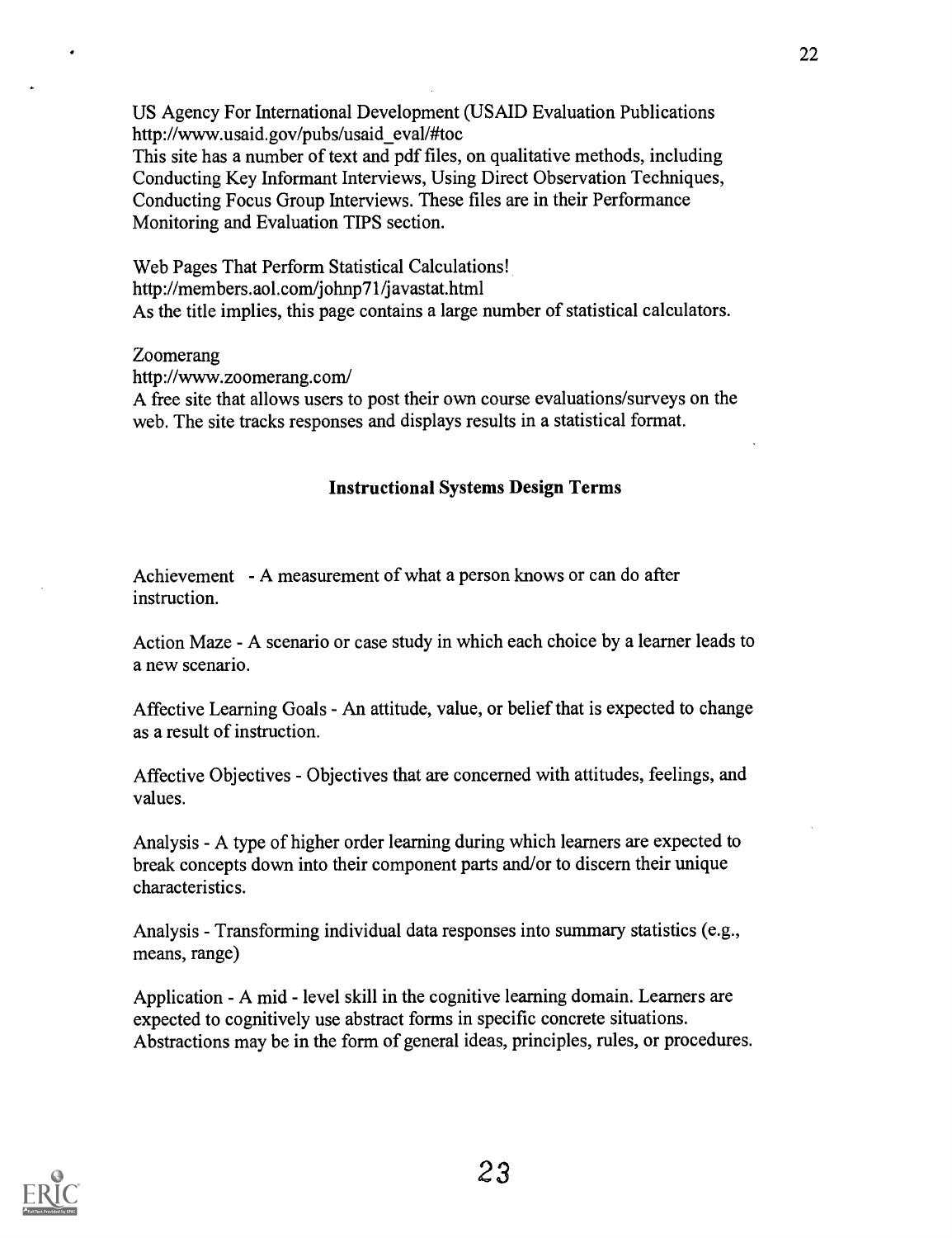Articulation - Next to the highest skill level in the psychomotor domain. The skill is developed to the degree that learners can modify movement patterns to fit special requirements or to meet a problem situation.

Assessment - The measurement of a selected variable or phenomena.

Assigned Readings - A series of articles, chapters, and/or web pages are required to be read in a given sequence.

Association - The degree to which one measure related to other measure.

Attitude Surveys - Often a professional developed survey instrument that measures participants' beliefs or values related to a particular topic (e.g., work values, racial attitudes).

Audience Analysis - A careful examination of the characteristics of the intended learners. Can include looking at physical characteristics, mental characteristics, current pre - entry knowledge, skills, attitudes, motivations, specific interests, and learning styles needed to be successful in the course or lesson being designed.

Audience - The group of learners who are expected to achieve the stated learning goals and objectives.

Audio - Visual Presentation - Information is presented in the form of a movie slide show.

Behavioral Objectives - A highly specific statement of what the learners will be able to do after completing the instruction. Behavioral objective statements include four components; (1)the audience (who is to learn the behavior), (2)a behavior (that which the learner is to know, do, or choose), (3)conditions (the circumstances under which the behavior will be performed,) and (4)degree (the speed or accuracy level at which the behavior will be performed).

Behavior - That which learners will be able to do as a result of the instruction.

Behavior - The third level in Kirkpatrick's evaluation model. Refers to learners transferring what they learned in the classroom to a job situation.

Braining Storming - A group of learners meet to generate as many ideas as possible on a given topic.

Buzz Groups - A large group of learners is divided into smaller groups to briefly discuss a problem or issue.

Case Study - An account of a problem situation.

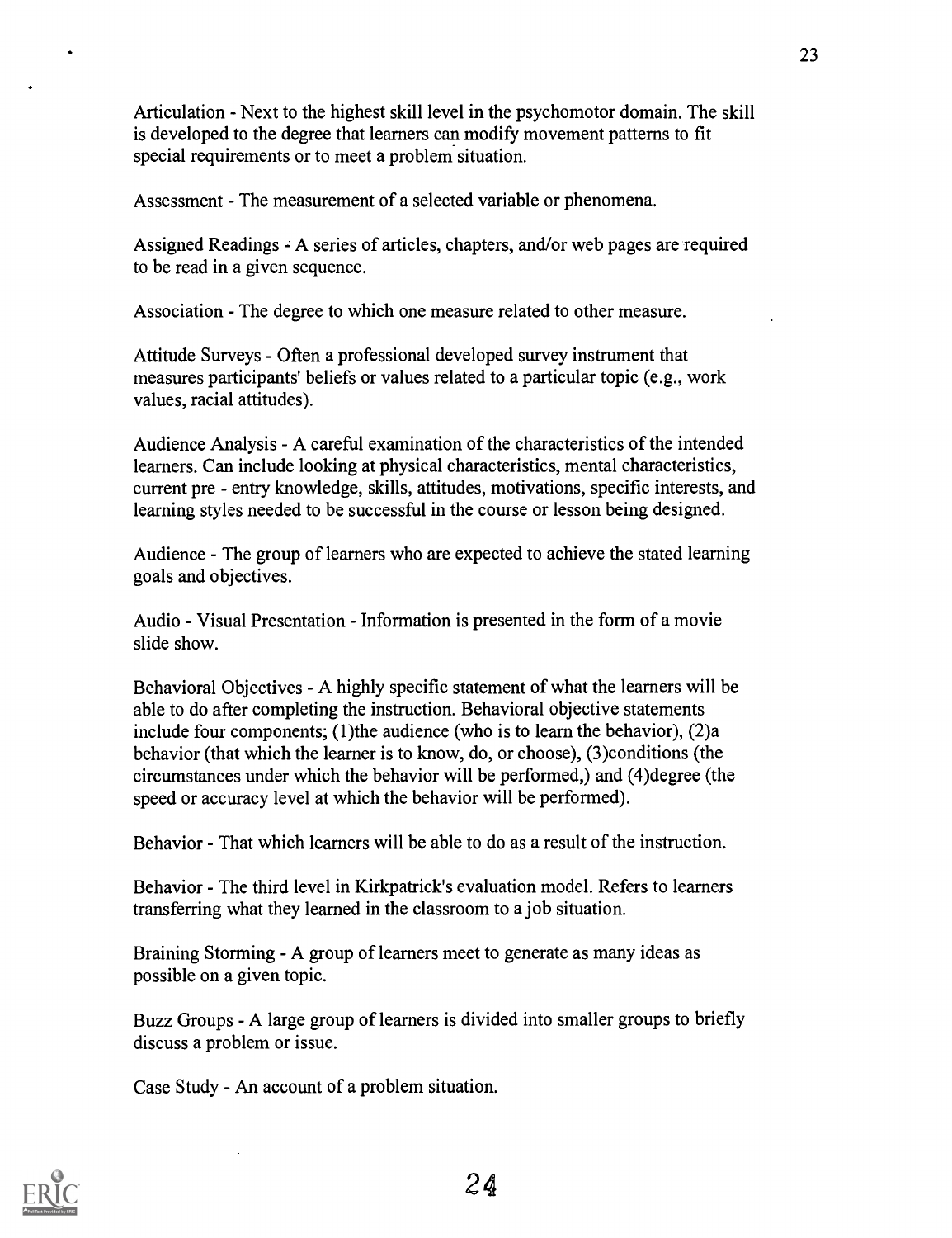Central Tendency Error - All observations or results are view and interpreted toward middle of a scale.

Central Tendency - The degree to which evaluation data clusters together.

Characterization - The highest level of learning in the affective domain. The new value has been fully integrated into learners' value hierarchy. The learners' behavior is now characterized by their new value system.

Chunking - Subdividing subject matter content into smaller parts for instructional purposes.

Cluster Analysis - Procedure often used to break down a verbal information goal (i.e. lowest level of cognitive learning). The instructional designer attempts to identify the various categories (i.e., clusters) of information the goal implies.

Cognitive Learning Goals - A change in information, knowledge, insight, or intellectual skills that is expected as a result of instruction.

Cognitive Objectives - Outcomes which are related to the acquisition and application of knowledge and understanding.

Comprehension - Next to the lowest level of cognitive learning. Learners are expected to communicate an idea, thing, or event in a new or different form, see relationships among things, interpret an idea in relation to their own experiences, or project the effect of things.

Concept Maps - Visual representations of ideas.

Condition - The circumstances under which learners will demonstrate their mastery of a specified behavior.

Correlation - The degree to which one measure is associated with another measure.

Course Guide - A document, either hard copy or electronic, providing instructors directions, assistance, course materials, and additional resources for teaching a course.

Criterion - Referenced Test - A test of a learner's accomplishment in relation to a standard; often expressed as "performing according to standard" or "not performing according to standard."

Criterion - Referenced Test - A test of a learner's accomplishment in relation to a standard; often expressed as "performing according to standard" or "not performing according to standard."

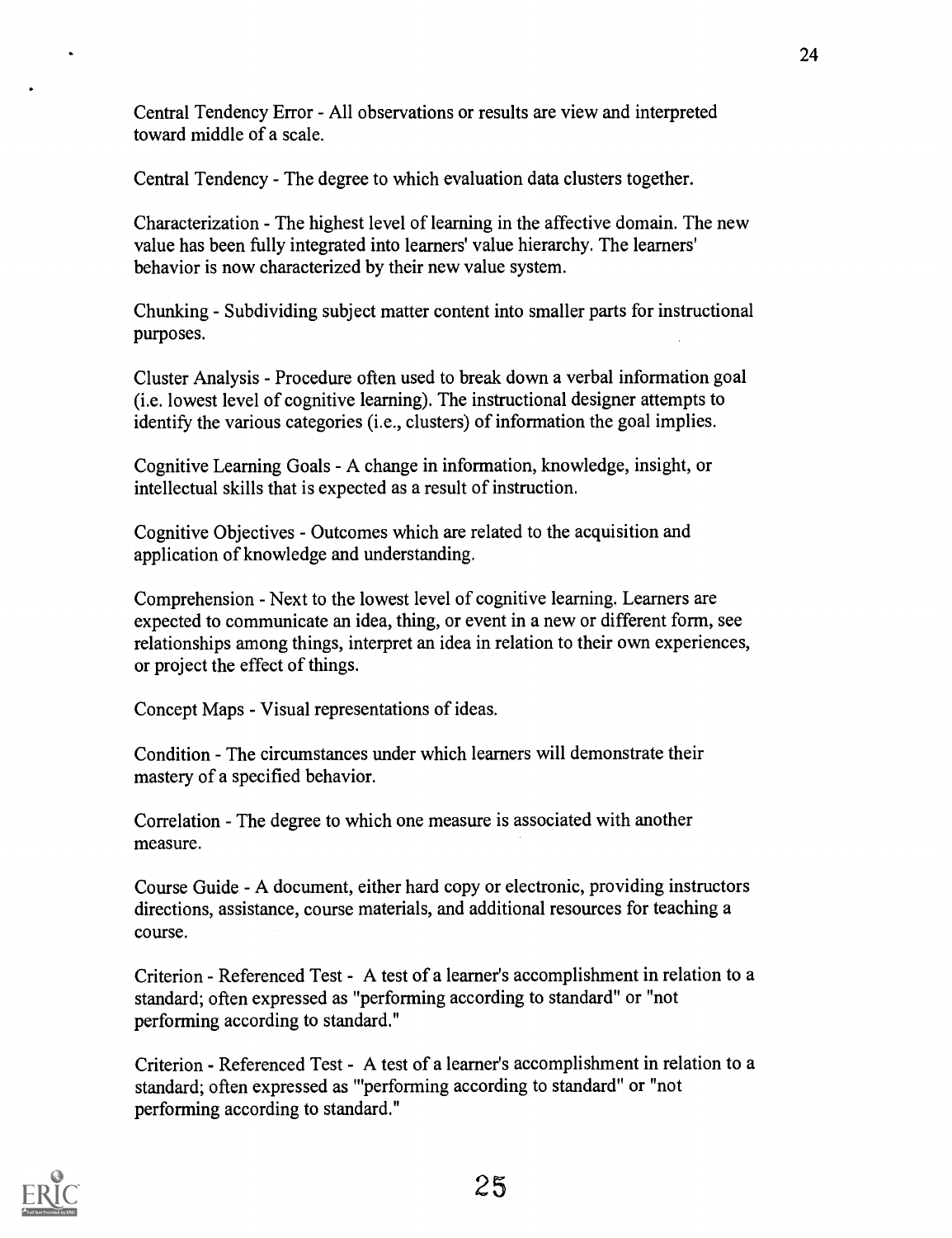Debate - A structured form of argumentation in which a pro and a con side speak for or against a proposed change.

Degree - The standard learners are expected to measure up to when performing the behavior. Often relates to speed, accuracy, or quality of the behavior being performed.

Demonstration - The instructor shows with the aid of props and/or equipment how something works or how something is done.

Descriptive Research - Use to describe something (e.g., research to determine what students already know about the subject - matter of a course on the first day of class). Such information is usually represented with descriptive statistics (i.e., mean score, standard deviation).

Development Phase - The point in the instructional systems design process at which instructional strategies and methods are selected for accomplishing the instructional objectives.

Dispersion - The degree to which evaluation data spreads out.

Drill & Practice - The learner performs the same task or set of tasks over and over again until the task(s) have been mastered. Can involve the use of flash cards or equipment.

Element - Parts of a system. Analysis is an element in the Generic Instructional Design model.

Evaluate - The highest level of cognitive learning. Learners are expected to make judgments about things based on either external or internal conditions or criteria, rate ideas, conditions, or objects, and to accept or reject things based on standards.

Evaluation Model - A recipe or set of procedures to follow when conducting an evaluation study (e.g., Donald Kirkpatrick's Four Level Evaluation Model).

Evaluation Questions - Information that is sought by members of an evaluation audience. The information is often used to make informed decisions about a course.

Evaluation - To determine the value of an object.

Evaluator Bias Error - All observations or results are view and interpreted in such a way as to create a self - fulfilling prophecy (i.e., the evaluator only sees what she/he expects to see).

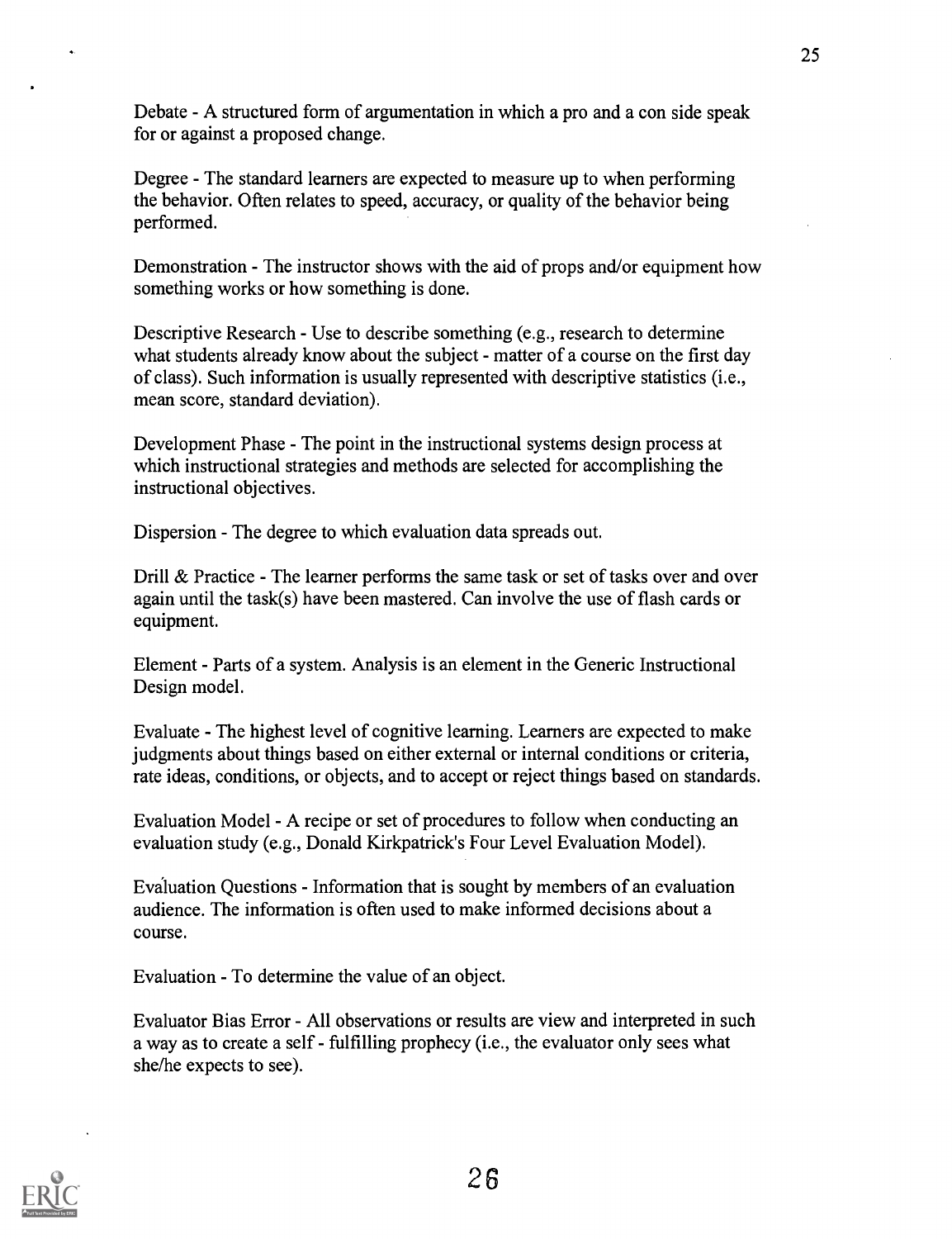Ex Post Facto Research - Use to show relationships between variables (e.g., research to determine if a relationship exists between a safety course and the number of accidents on the job). Correlation statistics are used to represent the direction (i.e., positive or negative) and strength of the association.

Examination Of Work Samples - A situation in which a trained observer uses a check list containing specific product standards to assess the degree a finished outcome measures up to the stated criteria. The procedure can also be used to assess class projects that involve a end physical product.

Experimental Research - Use to show causality. The design controls for common threats to internal validity such as time, pre - testing, subject selection, and subject mortality. Experimental research designs are often not possible in community college settings.

External Evaluation - An evaluation conducted by persons outside the organization in which the evaluation objects resides (e.g., accreditation studies).

Fair - An event in which learners competitively display exhibits and/or projects to the public.

Field Trip - A trip to a location for learning purposes. The trip can be real or virtual.

Formal Evaluation - A systematic and deliberate attempt to determine the value of an object.

Formative Evaluation - An evaluation of the instructional design process, activities, and components while the course is being designed. The process is similar to quality checks being made up and down an automotive assembly line.

Game - A structured and competitive activity in which individuals try to reach a goal and become the winner.

Goal Analysis Methods - Procedures used to analyze (break down) an instructional goal. Common goal analysis methods include information analysis, procedural analysis, hierarchical analysis.

Goal Analysis - Breaking down of an instructional goal into the tasks required to accomplish the goal.

Goals - A general statement of what learners will be able to do after instruction.

Group Discussion - As a whole or in small groups, learners give their views on various problems or issues.

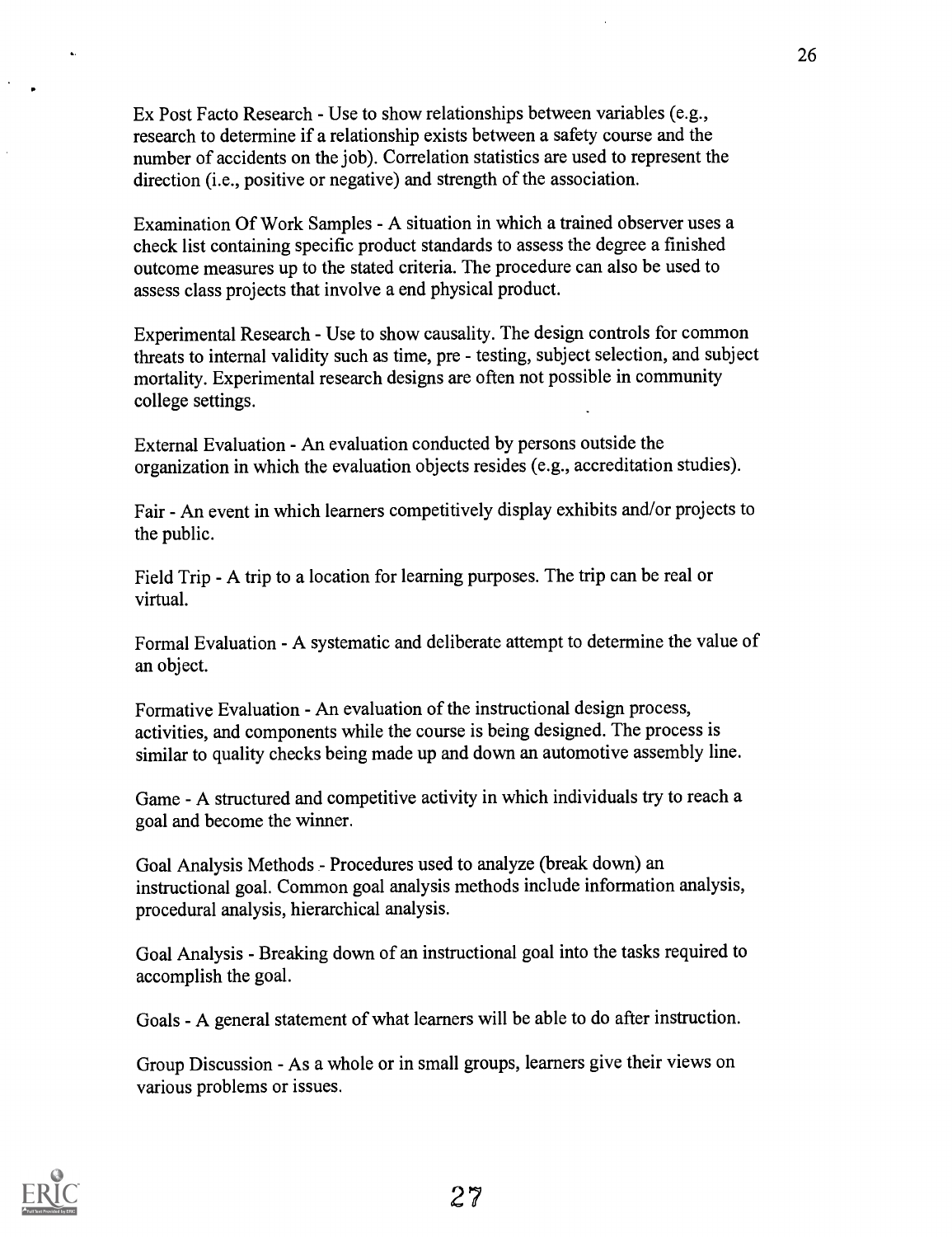Group Process Activity - Delphi and nominal group technique are examples of this type of group activity intended to reach group consensus.

Hands - On Tasks - An activity in which learners use both their hands and minds. Can involve making, repairing, or experimenting with something.

Hawthorn Effect - Behavior changes due to what learners believe is expected of them, not because of the instruction.

Hierarchical Analysis - Procedure commonly used to break down an intellectual skill. The instructional designer breaks down the intellectual goal into the things a learner must know or be able to do to accomplish the goal. The result is a set of sub - goals or sub - skills. In turn, the sub - goals or skills are further broken down into the what learners must know or do to accomplish the sub - goals or skills. Continuous analysis of sub - goals and skills can continue downward to the degree an instructional designer deems necessary.

Hierarchical Analysis - Procedure commonly used to break down an intellectual skill. The instructional designer breaks down the intellectual goal into the things learners must know or be able to do to accomplish the goal. The result is a set of sub - goals or sub - skills. In turn, the sub - goals or skills are further broken down into the what learners must know or do to accomplish the sub - goals or skills. Continuous analysis of sub - goals and skills can continue downward to the degree an instructional designer deems necessary.

Higher Order Instructional Goals - Goals that reside at the higher skill levels in the cognitive, psychomotor, and affective domains (i.e., synthesis, evaluation, articulation, naturalization, organization, characterization by a value or value complex).

Higher Order Instructional Goals - Goals that reside at the higher skill levels in the cognitive, psychomotor, and affective domains (i.e., synthesis, evaluation, articulation, naturalization, organization, characterization by a value or value complex).

Horn Effect - A single negative measurement or observation of an individual negatively affects all other observations.

Imitation - Lowest level skill in the psychomotor learning domain. Learners are expected to repeat an act that has been demonstrated or explained. The process includes trial and error until learners demonstrate an appropriate response.

In - Basket Exercises - A mini simulation in which learners are provided an in basket containing memos, letters, and other documents for which they must take appropriate actions.

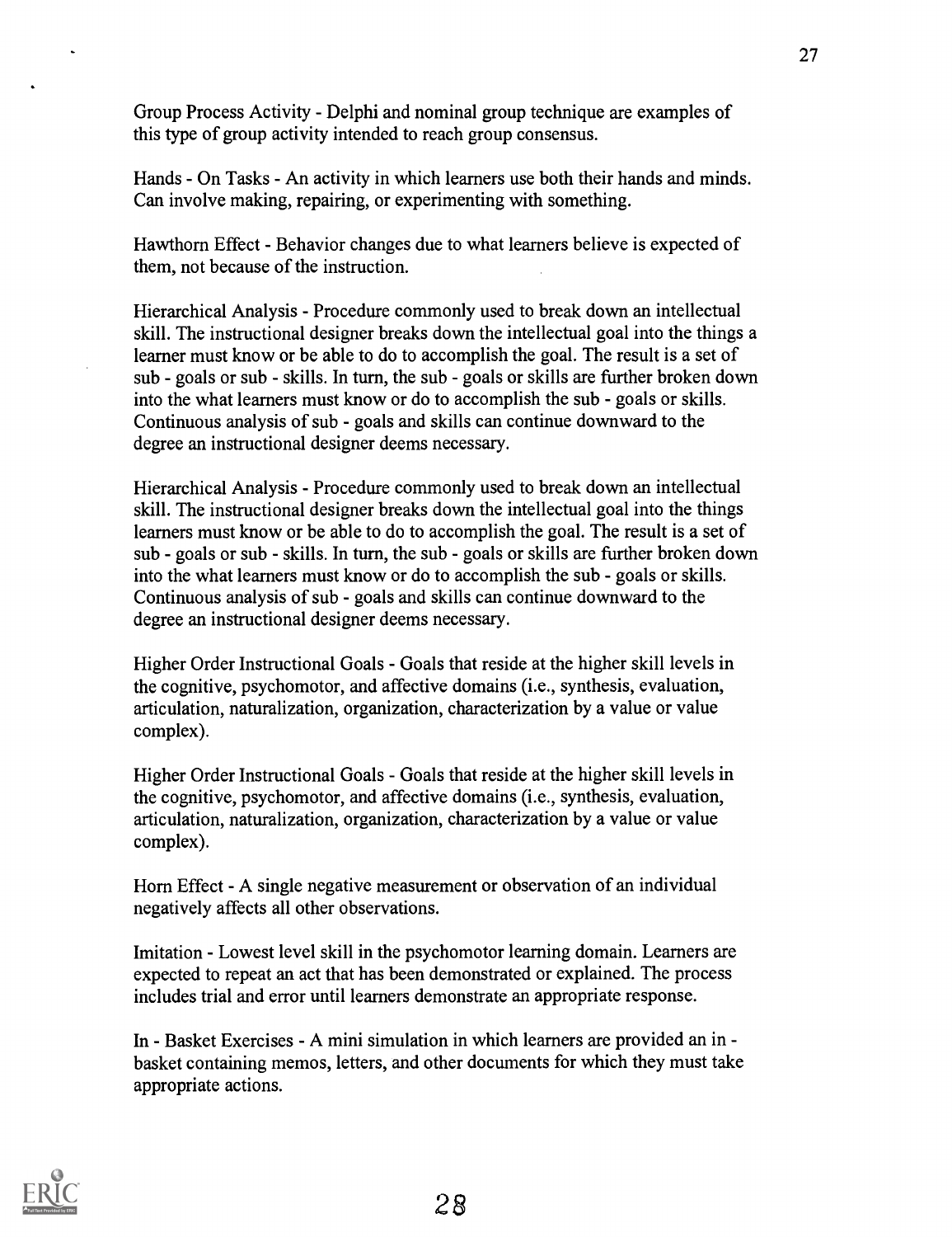Informal Evaluation - A casual, unsystematic, or unofficial attempt to determine the value of an object.

Inputs - Elements that enter and interact with other elements inside a system.

Instruction Design Systems (ISD) - A systematic process of translating general principles of learning and instruction into plans for instructional materials and learning.

Instructional Delivery System - The overall or global means by which the instruction will be delivered to learners (e.g., traditional classroom instruction).

Instructional Materials - Any media used by learners to acquire new knowledge, concepts, skills, and/or attitudes.

Instructional Methods - The specific activities in which learners will be engaged (e.g., listening to lectures).

Instructional Strategies - The principle or global means by which learning will take place (e.g., direct instruction with small group discussions).

Instruction - An inclusive term for all events that effect learning. It includes planning, implementation, and evaluation of various learning principles and activities.

Interactive Instructional Media - Learners are presented information via CD Rom or the web to which they must respond. The next part of the instruction is determined by how learners responded.

Internal Evaluation - An evaluation conducted by persons within the organization in which the evaluation objects resides.

Interpreting - Adding meaning to evaluation data.

Interview Schedules - A carefully sequenced set of questions pertaining to a respondent's backgrounds, behaviors, and opinions of a particular population. Similar to a questionnaire but given verbally. While more time consuming than a questionnaire, an interview permits the collection of additional information in the form of voice tones, facial expressions, and body language.

Job Analysis - Breaking down the responsibilities of a job into its discrete work tasks.

Knowledge - Lowest order of cognitive learning. Learners are expected to remember an idea, phenomenon, or a fact in somewhat the same form in which they learned it.

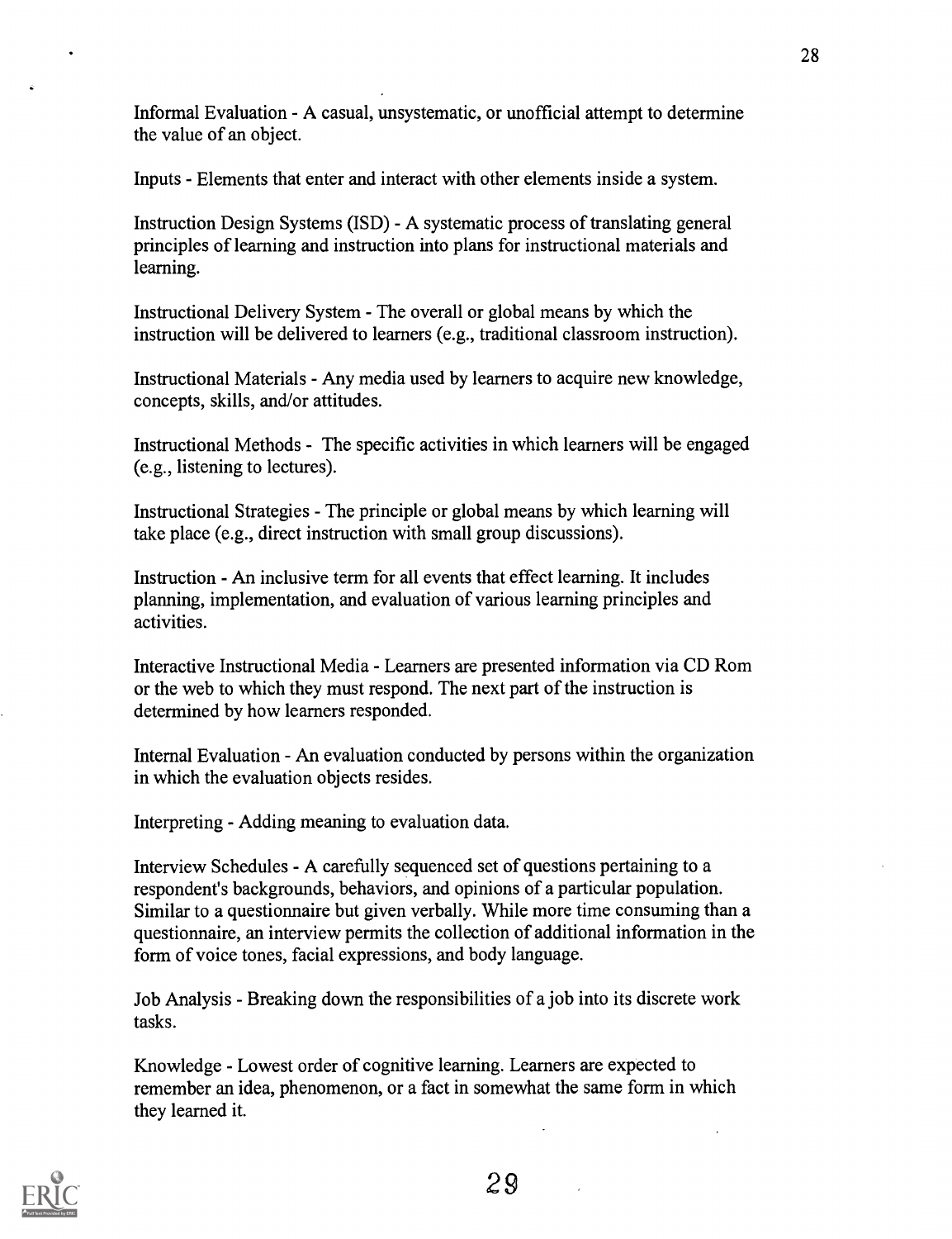Knowledge - The second level in Kirkpatrick's evaluation model. Refers to the information, skills, insights, and attitudes learned during a course.

Lab - A set of highly structured activities (e.g., physical experiments, foreign language exercises) which students perform in a special room containing specialized equipment and materials.

Learning Domains - Three types of learning - - cognitive, psychomotor, and affective. The cognitive domain includes intellectual skills, whereas the psychomotor domain includes muscular or physical manipulation skills. The affective domain includes the acquisition of beliefs, values, or attitudes.

Learning Domains - Three types of learning - - cognitive, psychomotor, and affective. The cognitive domain includes intellectual skills whereas the psychomotor domain includes muscular or physical manipulation skills. The affective domain includes the acquisition of beliefs, values, or attitudes.

Learning Outcomes Assessment Methods - Measurement processes used to determine if learners met outcome standards for the the instructional goals.

Learning System - A set of procedures, actions, or activities used by an instructor or self - directed learners to facilitate learning. Such systems may be heavily influenced by an instructor's preferred teaching style and educational philosophy and learner's motivation and personal learning styles. It is the output (the outcome or end product) of the Instructional Systems Design process.

Learning Theories - Beliefs that individuals hold about learning, teaching, and instruction. Some of the more accepted theories include Constructivism, Behaviorism, Piaget's Developmental Theory, Neuroscience Brain - Based Learning, Learning Styles, Multiple Intelligences, Right Brain/Left Brain Thinking, Communities of Practice Control Theory, Observational Learning, Vygotsky and Social Cognition Problem - Based Learning.

Learning - While defined differently by various learning theorists, it is often considered to be the acquisition of new information, skills, insights, physical behaviors, and/or attitudes.

Lecture - The instructor speaks on subject - matter content while students take notes.

Lesson Guide - Similar to a lesson plan but used by students. It may contain learning objectives, lesson outline, student assignments, and a list of terms.

Lesson Plan - A document used by instructors to conduct a lesson. Often includes learning objectives, lesson timeline, learning activities, and a list of needed resources.



30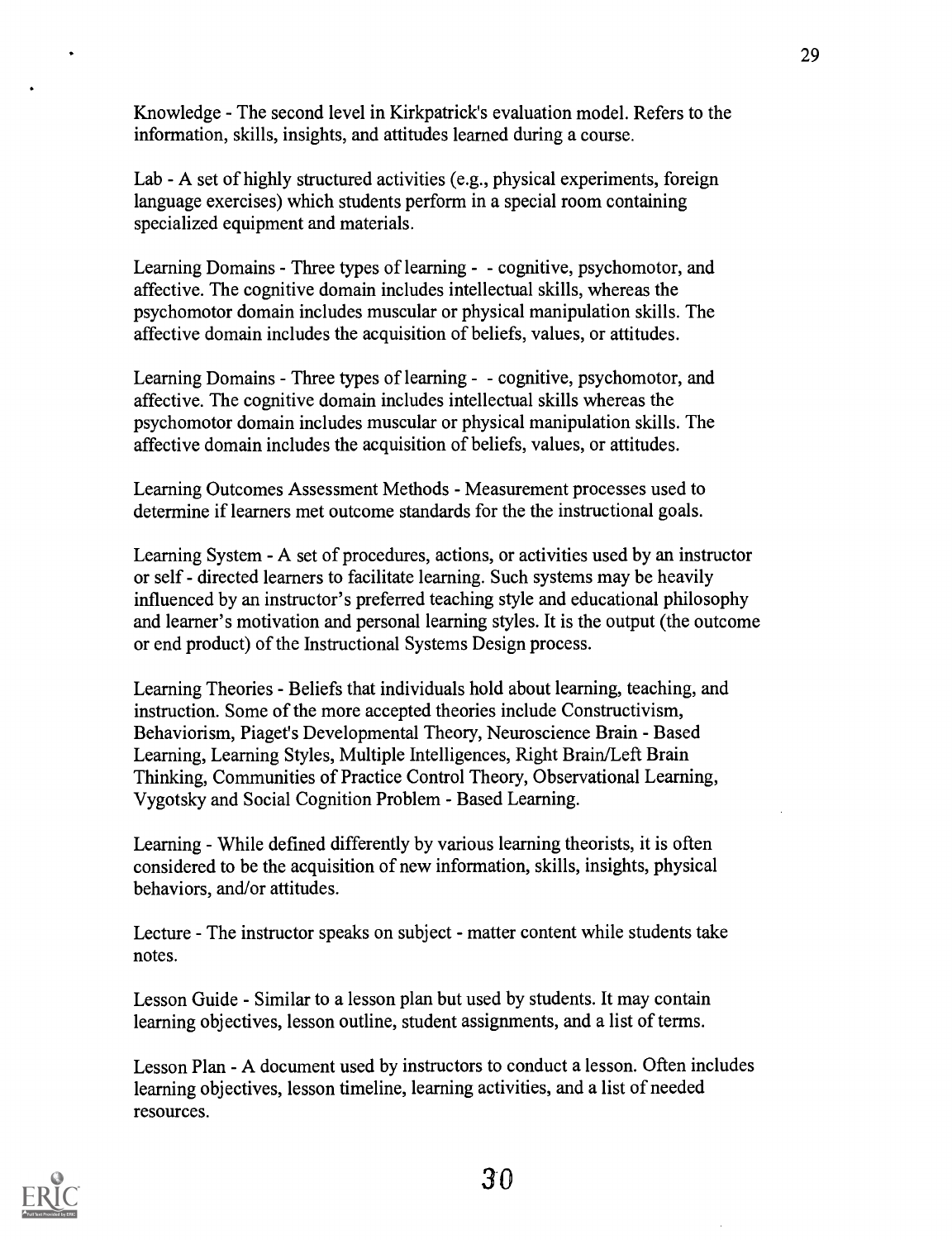Lock - Step Instruction - All of the learners in a group learn the same material at the same rate.

Low Ropes Initiatives - Outdoor group challenges or inactive in which learners remain close to the ground. Often used to teach team work, problem - solving skills, and group decision - making skills.

Lower Order Instructional Goal - Goals that resides at the lower skill levels in the cognitive, psychomotor, and affective domains (i.e., knowledge, comprehension, initiation, manipulation, receiving, responding).

Lower Order Instructional Goals - Goals that reside at the lower skill levels in the cognitive, psychomotor, and affective domains (i.e., knowledge, comprehension, initiation, manipulation, receiving, responding).

LWBAT - "Learners will be able to." Phrase often used in cognitive and psychomotor learning objectives.

LWCT - "Learners will choose to." Phrase used in affective objectives.

Manipulation - The next to the lowest level of learning in the psychomotor domain. Learner are expected to practice a particular skill or sequence until it becomes habitual and the action can be performed with some (not complete) confidence and proficiency.

Media - The different visual and audio forms of instructional materials (e.g., printed case studies).

Models - Models identify the ingredients (inputs) needed to produce the desired instructional result (outputs). Models provide step - by - step directions as to when and what must be done with the required inputs to achieve each output.

Models - Three dimensional representations of objects (e.g., skeleton, solar system).

Motivation - A felt need on the part of a learner to behave in a particular manner or to take certain actions.

Naturalization - The highest skill level in the psychomotor learning domain. Learners can now perform an act without thinking. Learner begin to experiment, creating new motor acts or ways of manipulating materials.

Needs Analysis - Identifying what intended learners must know in order to function in a given occupation or job situation.

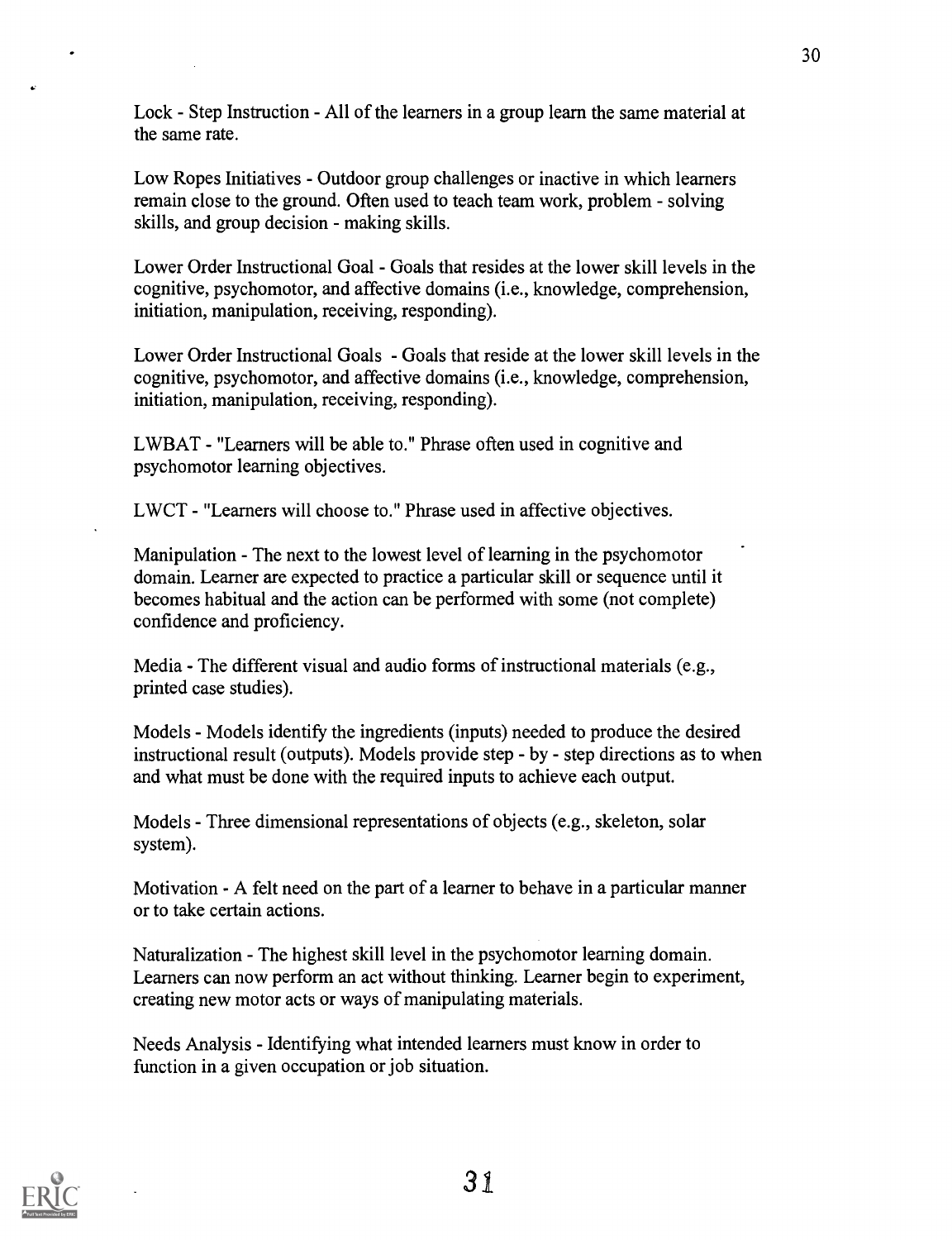Norm - Referenced Test - A test of a learner's accomplishment rank in reference to a selected group of people, often expressed as a percentile.

Norm - Referenced Test - A test of a learner's accomplishment rank in reference to a selected group of people, often expressed as a percentile.

Object - That which is being evaluated (e.g., course, lesson)

Observation Schedules - Typically a form on which an observer records the frequency, times, and other information regarding a subject's performance of a listed behavior.

Organization - Next to the highest level of affective learning. Learners partially integrate new values into their value systems. They see how the value relate to those already held or to new ones that are coming to be held. Various value conflicts must be resolved.

Outputs - The products or outcomes of a system. A learning system is the output of the Instructional Systems Design process.

Overrating Error - Observations and results are viewed and interpreted with a favorable bias.

Panel Discussion - A small group of persons highly knowledgeable about certain aspects of a topic make small presentations and entertain questions from the audience.

Paper And Pencil Tests - A set of questions (i.e., multiple - choice, short answer) designed to measure a person's knowledge, insights, and cognitive skills relative to a particular subject - matter area.

Paper And Pencil Tests - A set of questions (i.e., multiple - choice, short answer) designed to measure a person's knowledge, insights, and cognitive skills relative to a particular subject - matter area.

Performance Standards - Scores that must be achieved to declare an instructional goal has been accomplished.

Performance Test - A structured situation in which a subject performs selected tasks while a trained observer completes an observation sheet (e.g., the driving portion of a state driver license exam). Performance test are used in evaluation to determine if a learner can perform certain psychomotor skills.

Performance Test - A structured situation in which a subject performs selected tasks while a trained observer completes an observation sheet (e.g., the driving



 $\overline{\phantom{a}}$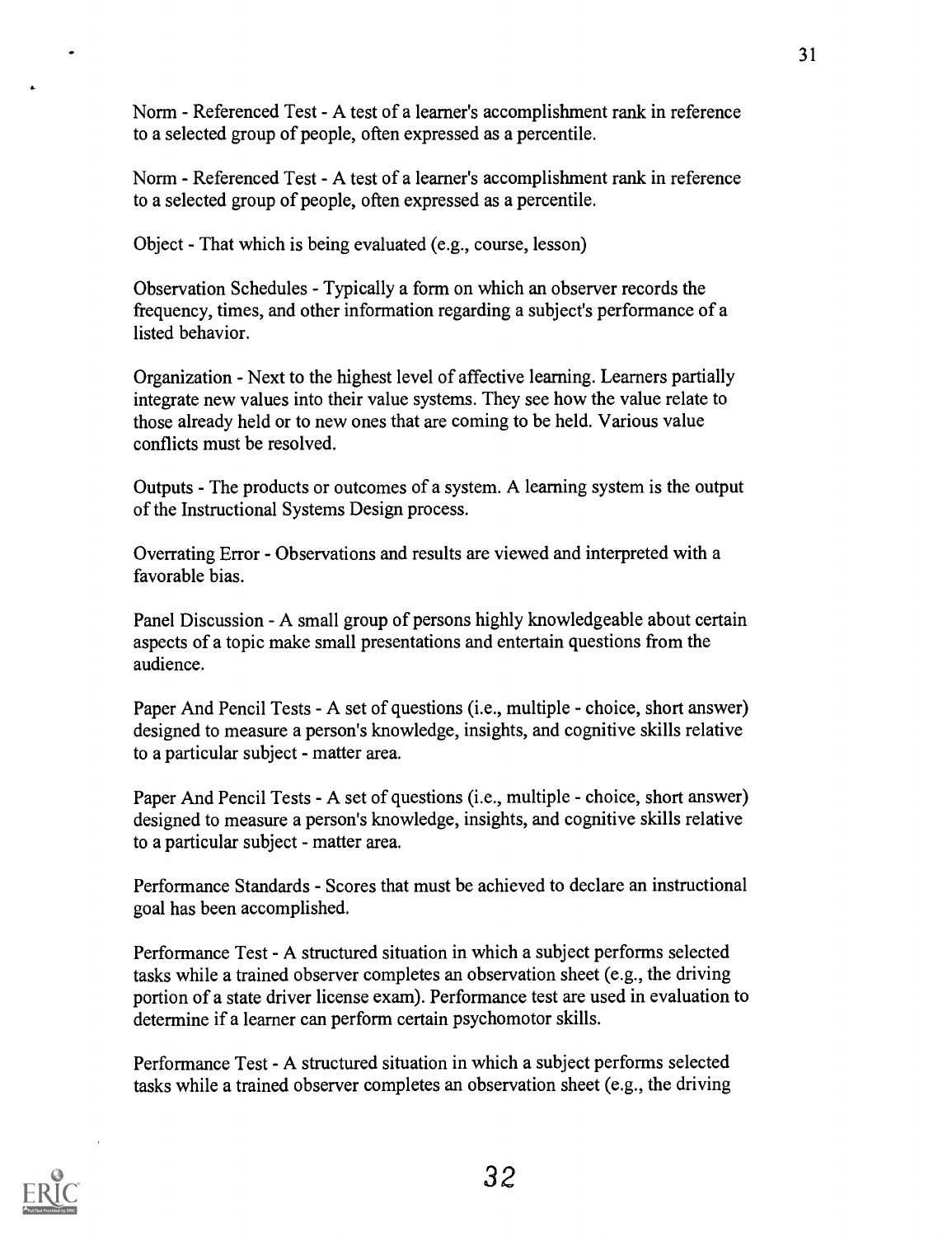portion of a state driver license exam). Performance test are used in evaluation to determine if a learner can perform certain psychomotor skills.

Phase - A step or stage in a process. Assessment, Design, Development, Implementation, and Evaluation are phases in the Instructional Systems Design process.

Plans - Actions an instructor intends to take to bring about the desired learning.

Pop Quiz - A surprise quiz that is given, graded, and discussed in class.

Post Hoc Fallacy - The evaluator improperly associates new learning with the instruction.

Poster Session - Learners prepare and attach to the wall, posters on selected topics. Others come by and discuss the poster contents with the learners.

Precision - Mid - level psychomotor domain learning. Learners have attained the skill. Proficiency is indicated by a quick, smooth, accurate performance of the act with a minimum amount of energy.

Principles - Beliefs or practices that are commonly agreed upon by experts in a given discipline. An example is the belief that "learners learn best by doing."

Procedural analysis - Procedure used to break down a psychomotor goal. The goal is broken down into the sequential steps or behaviors learners must do to accomplish an instructional goal. The resulting breakdown is a set of sub - goals or sub - steps. These sub - goals or sub - steps are further broken down into the sequential subordinate goals and steps that the learn would need to do to accomplish each subordinate goal or step. This process can continue downward to the level the instructional designer deems necessary.

Process - A set of procedures and/or activities undertaken to achieve a desired outcome.

Programmed Instruction - A text that provides continuous feedback to the learner.

Psychomotor Learning Goals - A change in both mental (e.g., information, knowledge, insight, or intellectual skills) and physical behavior (i.e., muscular movements) that is expected to change as a result of instruction.

Psychomotor Objectives - Learning outcomes that deal with the development of manipulative or physical skills.

Question And Answer Sessions - Learners and/or the instructor pose(s) and answer(s) questions.



 $\cdot$ 

c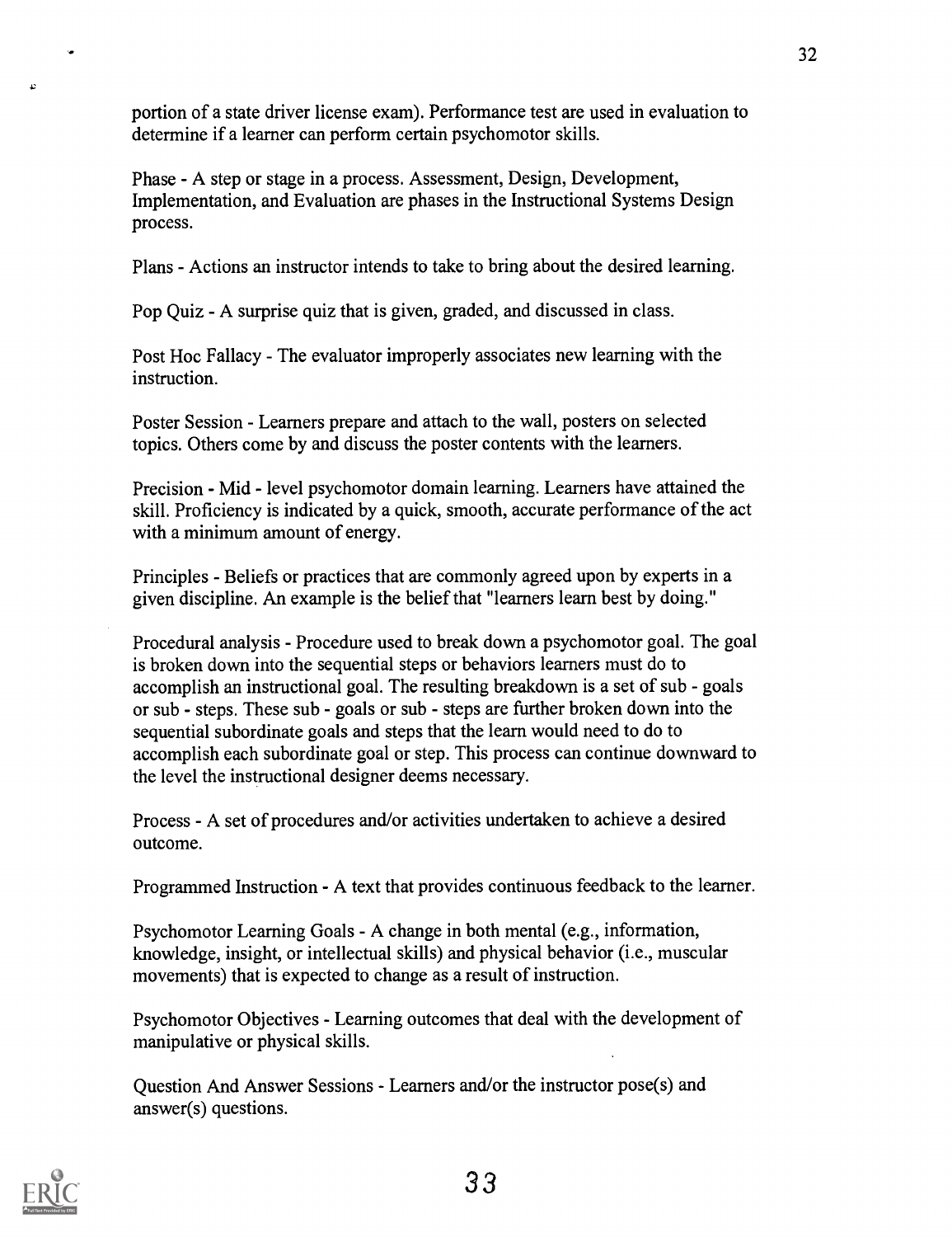Questionnaires - Usually a paper and pencil survey instrument containing questions regarding the backgrounds, behaviors, and opinions of a particular population. Often used in evaluation research to assess the reactions of learners.

Reaction - The lowest level in Kirkpatrick's evaluation model Refers to student's opinions about various aspects of a course.

Receiving - The lowest level of learning in the affective domain. Learners are willing to receive or to attend to particular phenomena or stimuli.

Reliability - Instruments that repeatable produce the same results.

Research - Scientific collection and analysis of data, including evaluation data.

Responding - Next to the lowest level of learning in the affective domain. Learners actively seek out and engage in the activity.

Results - The highest level in Kirkpatrick's evaluation model Refers to the financial impact the transfer of new learning is having on an organization.

Role Modeling - The instructor models a particular behavior that she/he wishes to teach students.

Role Plays - A skit in which learners are asked to act the parts of other people. They can structured or non - structured.

Self - Paced Instruction - Learners proceed through various learning activities at their own desired speed.

Sequencing - Placing subject matter content in an appropriate order (i.e., timeline) for instructional purposes.

Simulations - A re - creation of life or work situations that include key elements of real thing. Includes but goes beyond mere role play.

SMART Goals - Criteria used for judging the adequacy of an instructional goal (i.e., specific, measurable, attainable, relevant, trackable)

Subordinate Analysis - The process of continuing to break down instructional goals beyond the sub - goal stage. The process continues downward to the point at which it is known or assumed that the audience already knows the requisite information, can perform the requisite tasks, or possesses the requisite attitudes to accomplish the subordinate goal.

Subordinate Analysis - The process of continuing to break down instructional goals beyond the sub - goal stage. The process continues downward to the point at

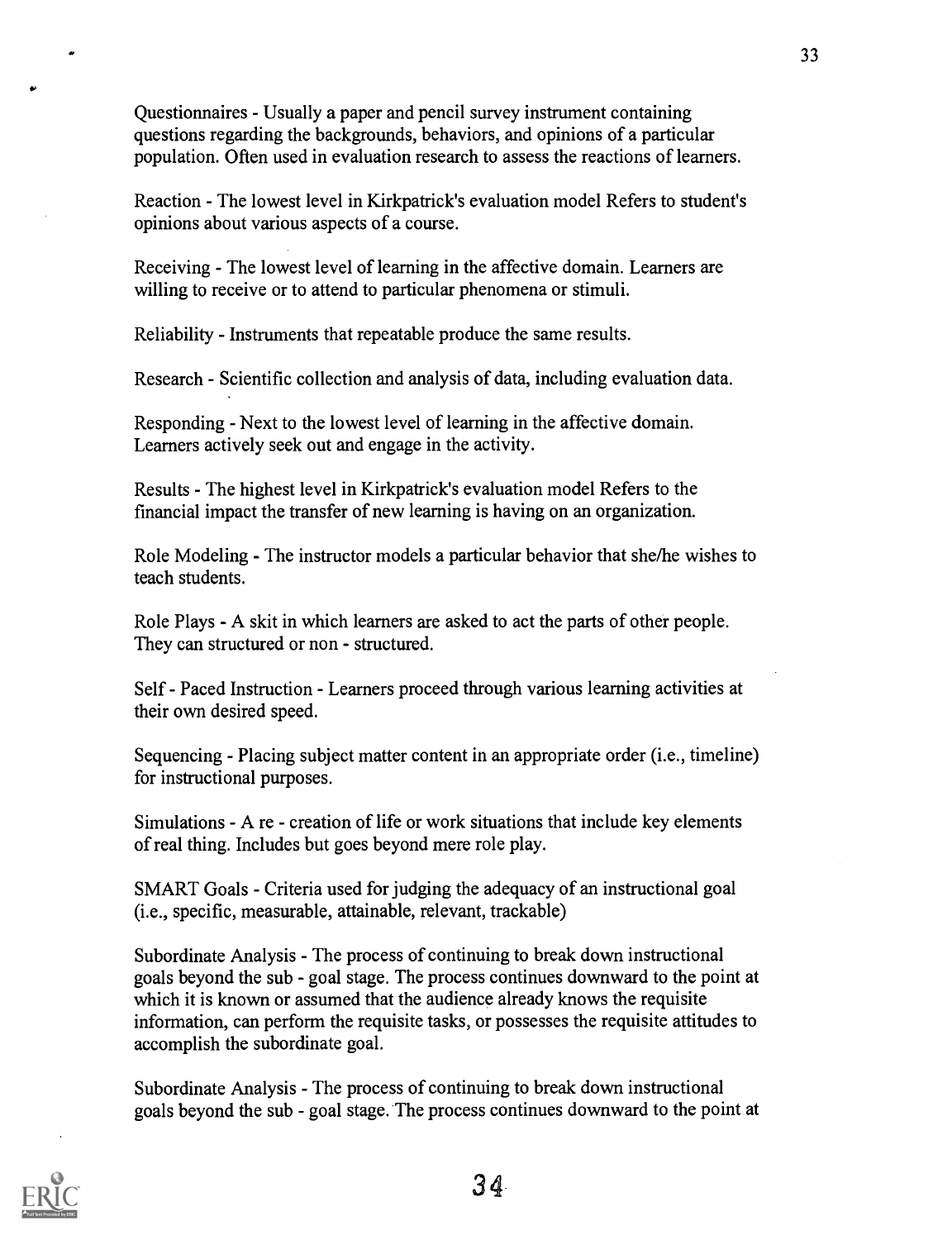which it is known or assumed that the audience already knows the requisite information, can perform the requisite tasks, or possesses the requisite attitudes to accomplish the subordinate goal.

Summative Evaluation - The evaluation of the end product. Similar to test driving an automobile after it rolls off the assembly line.

Synthesis - Next to the highest order cognitive skill. Learners are expected to think creatively, to make or create new or original things, or to organize things in new ways.

System - A highly organized and carefully followed method of achieving a consistent and predictable result. Systems have inputs, elements, processes and outputs.

Task Analysis - Breaking down a task into the requisite sub - tasks required to accomplish the larger task.

Taxonomy of Learning Objectives - This classic work identifies various cognitive, psychomotor, and attitude (affective) learning outcomes.

Teaching - The putting of a learning system into practice by performing or facilitating instructional activities specified in the instructional design plan.

Transfer Of Learning - Taking knowledge, skills, concepts, and/or attitudes learned in a classroom and applying them in a different setting (e.g., work place, community agency, home).

Tutorial - Learners follow step - by - step instructions on how to do something. Can appear in various media forms (e.g., traditional print, electronic print, interactive CD Rom). Typically includes practice exercises.

Underrater Error - All observations or results are view and interpreted with an unfavorable bias.

Validating Instruction - A formative evaluation activity in which an instructional designer gets feedback on an instructional plan from key stakeholders.

Validity - Instruments that accurately access that which they portent to measure.

Valuing - A mid - level form of affective learning. Learners now value a particular thing, action, or belief. Learners are now motivated by a personal commitment to the underlying value guiding the behavior, not by the desire to comply or obey.



 $\hat{\mathcal{F}}_{\mu\nu}$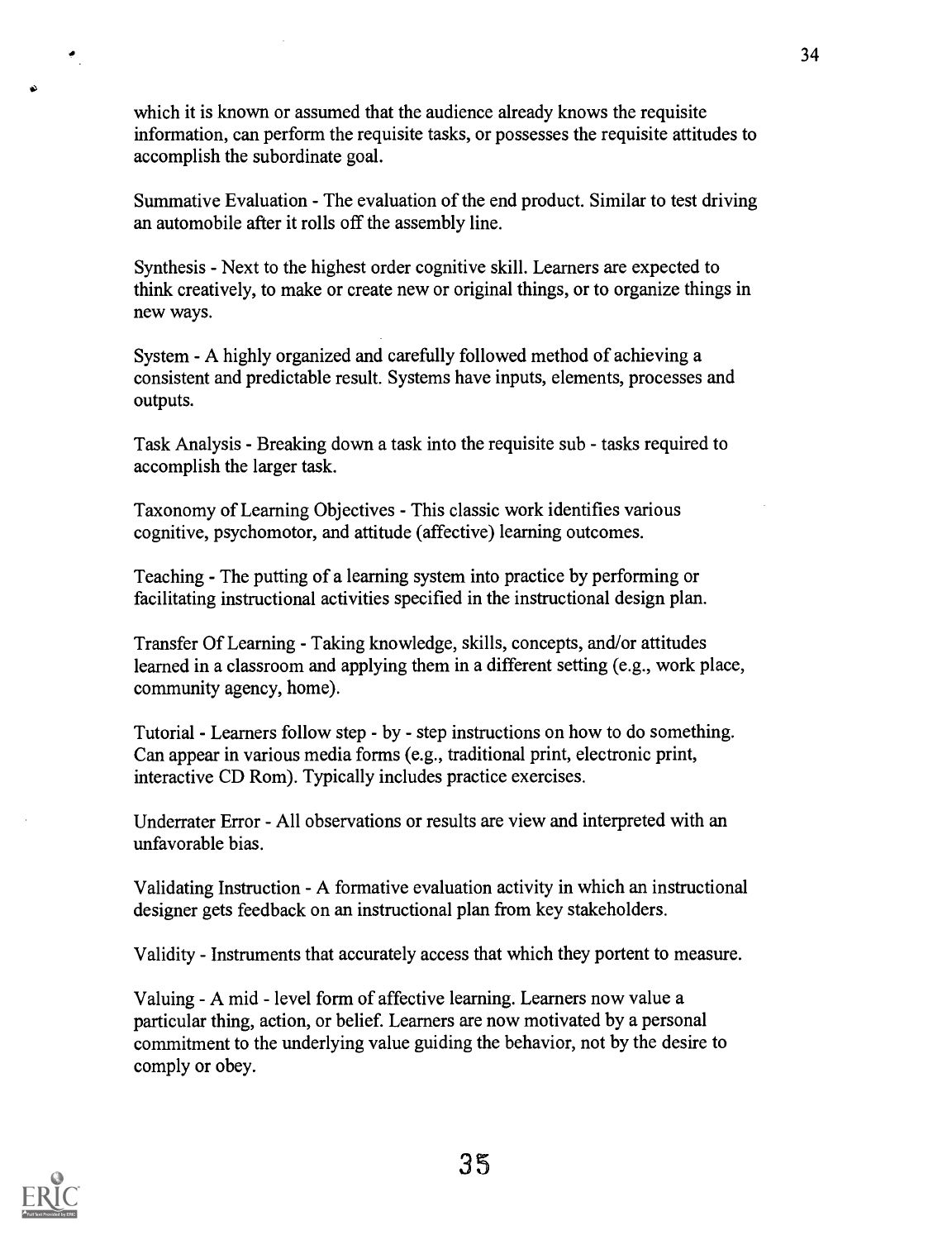Workbooks - Books that contain questions and other activities to be completed by learners.

Worksheets - Same as workbooks but appear in page rather than book form.



 $\downarrow$ 

 $\mathbf{c}$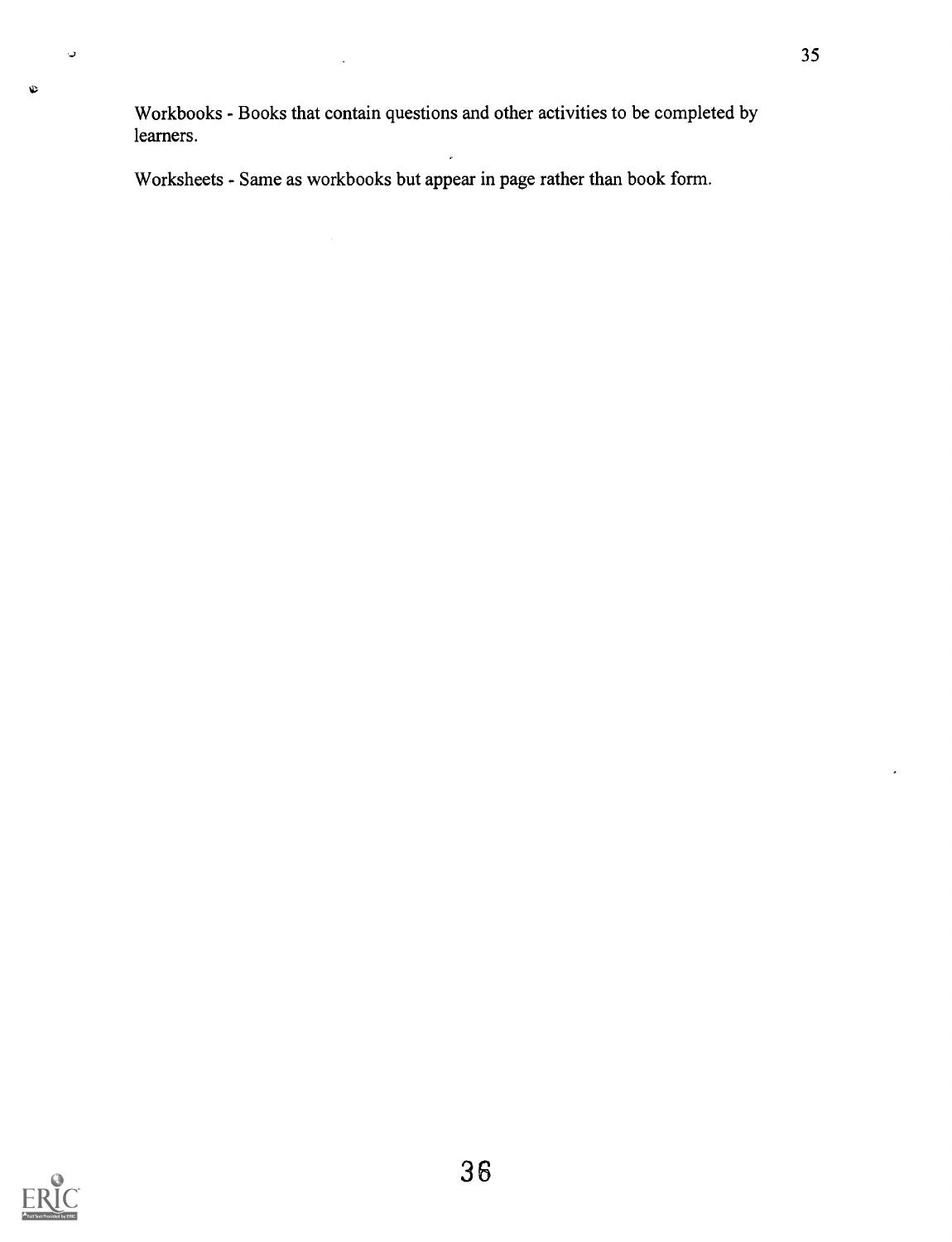## ERIC REPRODUCTION RELEASE FORM

### I. Document Identification

Title: A Virtual Library For Instructional Systems Designers

Author(s): James J. Kirk Ed. D.

Date of Publication: August 27, 2001

### II. Reproduction Release

A. Timely and significant materials of interest to the educational community are announced in the monthly abstract journal of the ERIC system, Resources in Education (RIE). Documents are usually made available to users in microfiche, reproduced paper copy, and electronic media, and sold through the ERIC Document Reproduction Service (EDRS) or other ERIC vendors. Credit is given to the source of each document. If reproduction release is granted, one of the following notices is affixed to the document.

### Level 1

"PERMISSION TO REPRODUCE AND DISSEMINATE THIS MATERIAL HAS BEEN GRANTED BY:

TO THE EDUCATIONAL RESOURCES INFORMATION CENTER (ERIC)."

## Level 2A

"PERMISSION TO REPRODUCE AND DISSEMINATE THIS MATERIAL IN MICROFICHE AND IN ELECTRONIC MEDIA FOR ERIC COLLECTION SUBSCRIBERS ONLY HAS BEEN GRANTED BY:

TO THE EDUCATIONAL RESOURCES INFORMATION CENTER (ERIC)."

## Level 2B

"PERMISSION TO REPRODUCE AND DISSEMINATE THIS MATERIAL IN MICROFICHE ONLY HAS BEEN GRANTED BY:

TO THE EDUCATIONAL RESOURCES INFORMATION CENTER (ERIC)."

Note: The above lines do NOT have to be signed by the person submitting the document. A signature is required below to place the document in the database if it is accepted.

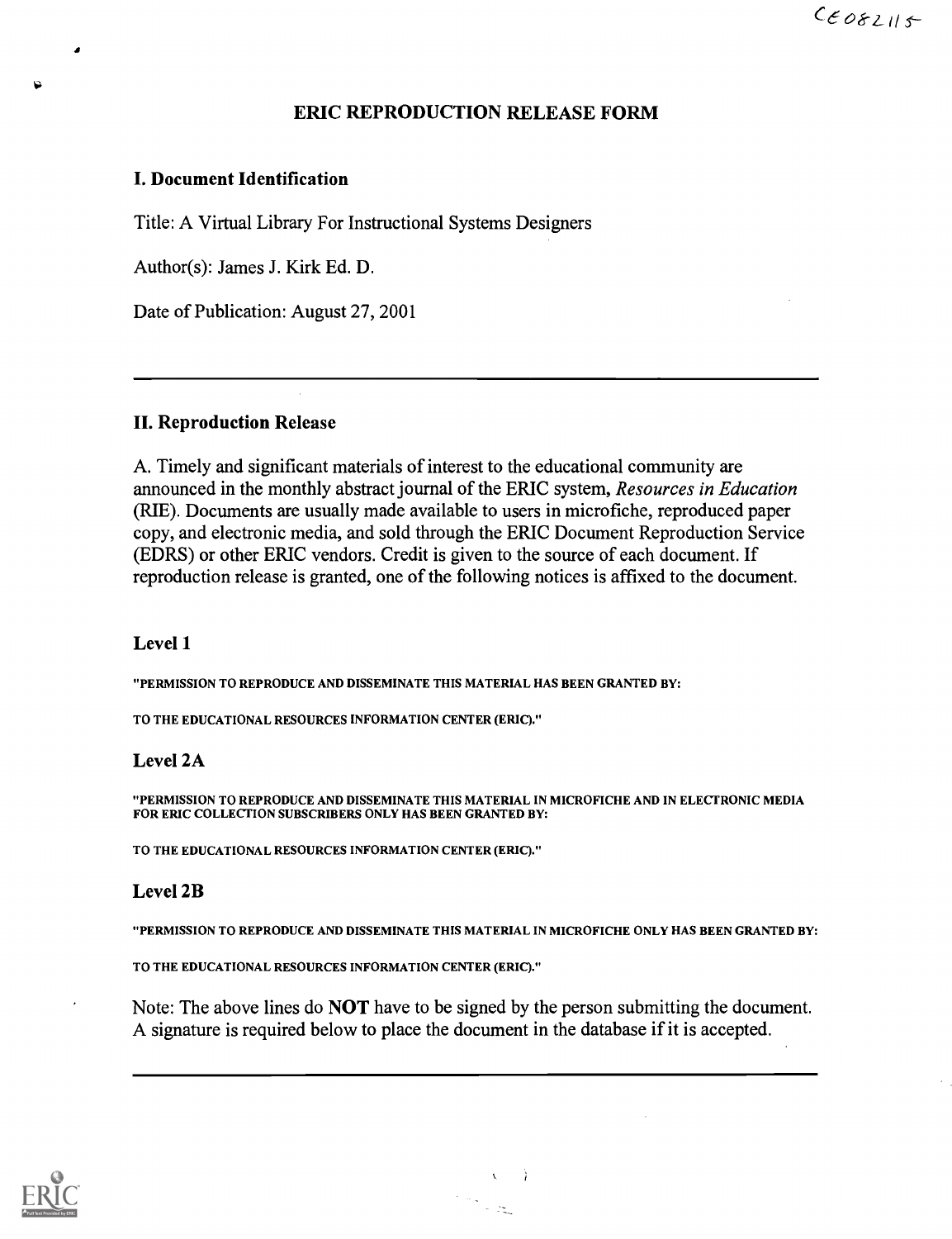B. If permission is granted to reproduce and disseminate the identified document, please CHECK ONE of the following three options and sign the release.

Permitting reproduction and dissemination in microfiche or other ERIC archival media (e.g., electronic) *and* paper copy  $(\text{Level-1})$ .

Permitting reproduction and dissemination in microfiche and in electronic media for ERIC archival collection subscribers only (Level 2A).

Permitting reproduction and dissemination in microfiche only(Level 2B).

Documents will be processed as indicated provided quality permits. If permission to reproduce is granted, but no box is checked, documents will be processed at Level 1.

C. "I hereby grant to the Educational Resources Information Center (ERIC) nonexclusive permission to reproduce and disseminate this document as indicated. Reproduction from the ERIC microfiche or electronic media by persons other that ERIC employees and its system contractors requires permission from the copyright holder. Exception is made for nonprofit reproduction by libraries and other service agencies to satisfy information needs of educators in response to discrete inquires."

Name: James J. Kirk Ed. D.

Signature

James J Kick

Organization: Western Carolina University

Position: Professor of Human Resources

Address: 108c Killian Building Western Carolina University, Cullowhee, NC

Zip Code: 28723

Telephone No: 828-645-2420



 $\mathcal{L}$ ν